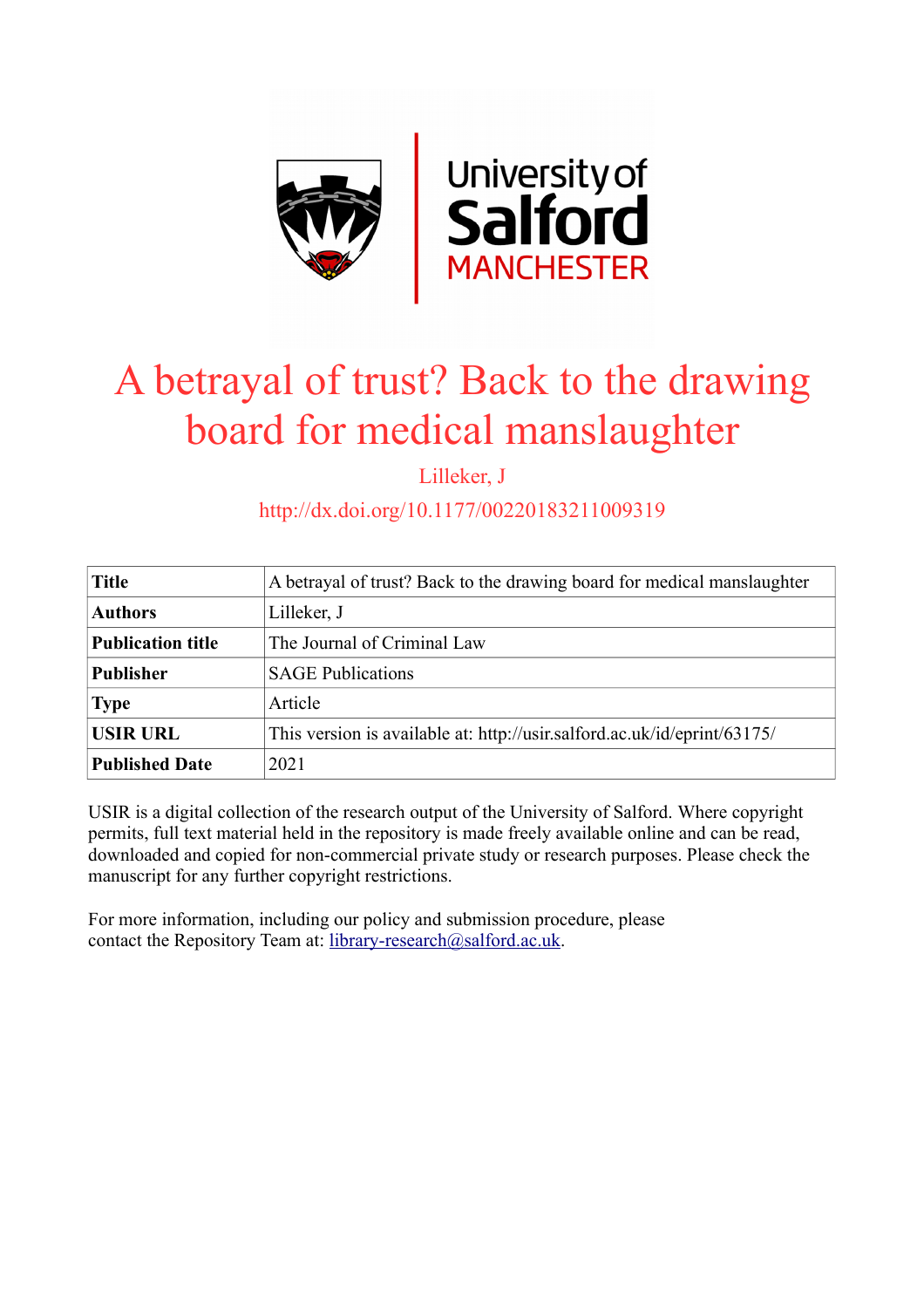*Article*

**The Journal of Criminal Law** 

## **A Betrayal of Trust? Back to the Drawing Board for Medical Manslaughter**

The Journal of Criminal Law 2021, Vol. 85(5) 335–361© The Author(s) 2021  $\circ$   $\circ$ Article reuse guidelines: [sagepub.com/journals-permissions](https://sagepub.com/journals-permissions) [DOI: 10.1177/00220183211009319](https://doi.org/10.1177/00220183211009319)

[journals.sagepub.com/home/clj](http://journals.sagepub.com/home/clj)



#### **Jonathan Lilleker**

Teesside University, UK

#### **Abstract**

In seeking to provide a solution to the issues raised by medical manslaughter, Wheeler and Wheeler have recently proposed reform by way of a reconceptualised offence based on a breach of a fiduciary duty amounting to a betrayal of trust. This article provides an examination of gross negligence manslaughter, before undertaking a review of the proposals advocated by the authors. Applying the proposed offence to more contemporary cases than initially examined by Wheeler and Wheeler, namely, *Misra and Srivastava, Kovvali, Rudling, Rose* and *Sellu*, it is argued that despite the initial appeal of a betrayal of trust test, the proposals advocated by the authors do little to remedy the flaws within the current law.

#### **Keywords**

Medical manslaughter, gross negligence, betrayal of trust, culpability, moral blameworthiness

### **Introduction**

In recent years, the appropriate legal response to death caused as a result of gross medical negligence has generated considerable academic debate.<sup>1</sup> While it remains uncontroversial to assert that

#### **Corresponding author:**

Jonathan Lilleker, Graduate Tutor, Teesside University, Borough Road, Tees Valley, Middlesbrough TS1 3BX, UK. E-mail: [J.Lilleker@tees.ac.uk](mailto:J.Lilleker@tees.ac.uk)

<sup>1.</sup> M Brazier and N Allen, 'Criminalizing Medical Malpractice' in CA Erin and S Ost (eds), The Criminal Justice System and Health Care (OUP, Oxford 2007) 15-27; O Quick, 'Medical Killing: Need for a Specific Offence?' in CMV Clarkson and SR Cunningham (eds), Criminal Liability for Non-Aggressive Death (Routledge, Abingdon 2008) 155–75; O Quick, 'Medicine, Mistakes and Manslaughter: A Criminal Combination?' (2010) 69 CLJ 186; M Brazier, M Kazarian and D Griffiths, 'Criminal Responsibility for Medical Malpractice in France' (2011) 27 PN 188; D Griffiths and A Sanders, 'The Road to the Dock: Prosecution Decision Making in Medical Manslaughter Cases' in D Griffiths and A Sanders (eds), *Bioethics, Medicine and the* Criminal Law: Volume 2, Medicine, Crime and Society (CUP, Cambridge 2013) 117–58; D Archard, 'Criminalising Medical Negligence' in A Alghrani, R Bennett and S Ost (eds), Bioethics, Medicine and the Criminal Law: Volume 1, The Criminal Law and Bioethical Conflict: Walking the Tightrope (CUP, Cambridge 2013) 236–50; M Brazier and others, 'Improving Healthcare Through the Use of Medical Manslaughter? Facts, Fear the Future' (2016) 22 C Risk 88; Elizabeth Stuart-Cole, 'Medical Manslaughter: The Effect of Lay Findings of (Criminal) Gross Negligence on Professional Tribunals' (2018) 82 JCL 197; J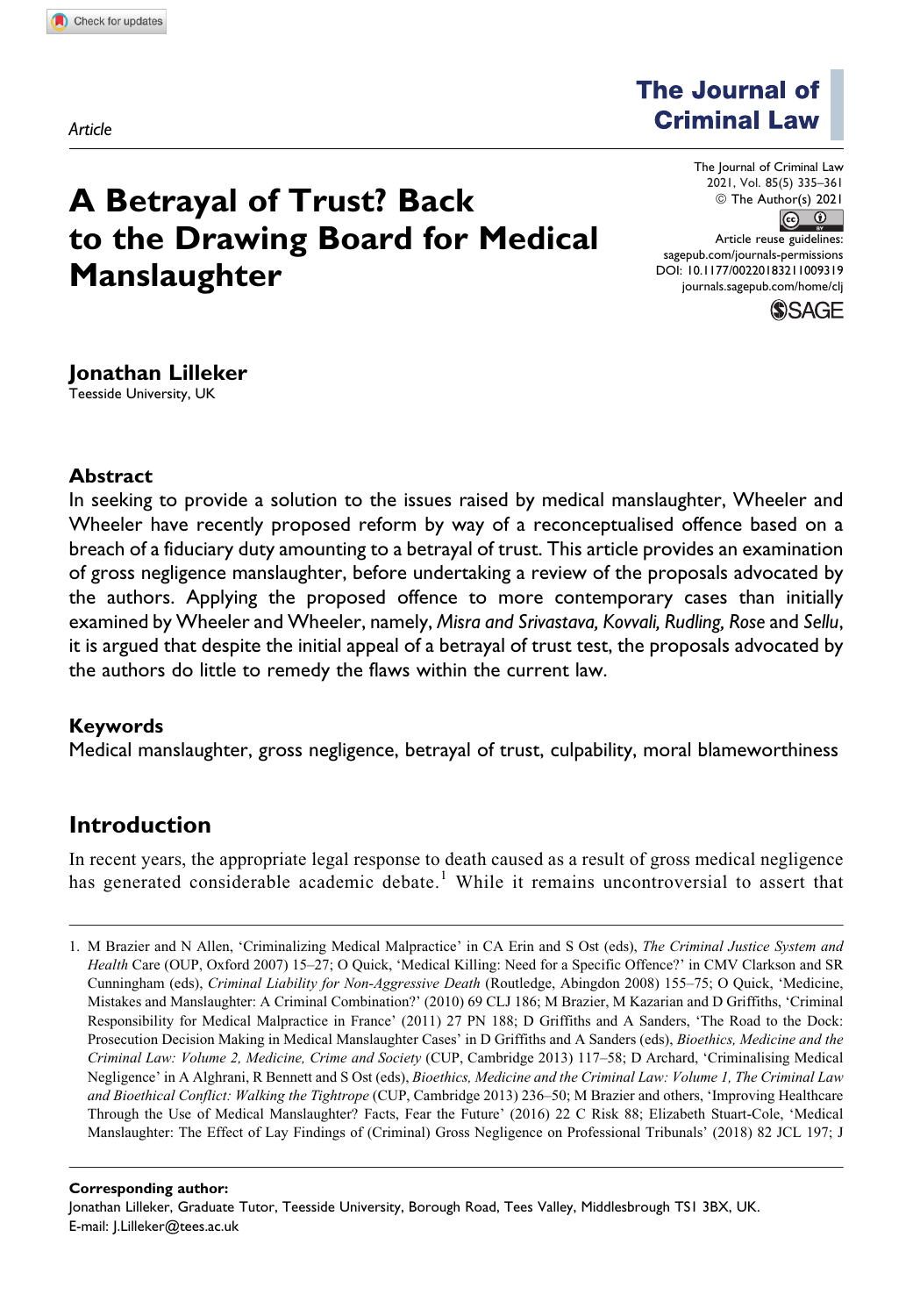physicians ought to be subject to the criminal law, a solution which properly reflects the blameworthiness of the errant clinician, yet does not afford medical professionals unwarranted protection, remains elusive.<sup>2</sup>

In order to provide a more nuanced approach to the criminalisation of fatal medical errors, academic commentators have sought to raise the threshold of criminal responsibility to subjective recklessness.3 Yet despite the commission of two independent reviews into gross negligence manslaughter within a medical setting, $4$  and the wealth of academic support for legal reform, the substantive law remains unsatisfactory.

A novel solution may exist in the form of a reconceptualised offence based on a breach of a fiduciary duty amounting to a betrayal of trust as recently proposed by Wheeler and Wheeler.<sup>5</sup> Despite its potential, to date little analysis of this betrayal of trust test has been undertaken. This article will therefore provide an overview of the key flaws within gross negligence manslaughter, before undertaking an examination of the authors' proposals to determine whether their test ameliorates the issues that plague the current law. The merits of their approach will be examined, before the potential flaws within the test are detailed. As a result of this analysis, it will be argued that the new test cannot be employed as a means with which to successfully reform the current law.

#### **Gross Negligence Manslaughter Revisited**

At present, unintentional fatal clinical errors committed by doctors with varying degrees of culpability are encompassed by the unwieldy and unforgiving offence of gross negligence manslaughter.<sup>6</sup> Criticised as amounting to little more than an 'emotionally satisfying way to exact retribution', $\frac{7}{1}$  it is alleged that pursuing criminal sanctions against doctors who lack moral blame will result in the adoption of 'defensive medicine', and a shortage of practitioners in 'high-risk' specialities.<sup>8</sup>

As is known, to secure conviction for gross negligence manslaughter, the prosecution must establish five elements:

- (a) the defendant owed an existing duty of care to the victim;
- (b) the defendant negligently breached that duty of care;
- (c) it was reasonably foreseeable that the breach of that duty gave rise to a serious and obvious risk of death;
- (d) the breach of that duty caused the death of the victim;

(e) the circumstances of the breach were truly exceptionally bad and so reprehensible as to justify the conclusion that it amounted to gross negligence and required criminal sanction.<sup>9</sup>

Vaughan, O Quick and D Griffiths, 'Medical Manslaughter: Where Next?' (2018) 100 RCS Bull 251; Jo Samanta and Ash Samanta, 'Gross Negligence Manslaughter and the Delivery of Healthcare: A Time for Change?' (2019) 26 EJHL 389.

<sup>2.</sup> Quick, 'Medical Killing' (n 1) 156.

<sup>3.</sup> A McCall Smith, 'Criminal Negligence and the Incompetent Doctor' (1993) 1 Med L Rev 336, 349; Brazier and Allen (n 1) 27; Quick, 'Medicine, Mistakes and Manslaughter' (n 1) 203; Brazier, Kazarian and Griffiths (n 1) 199.

<sup>4.</sup> Department of Health, Gross Negligence Manslaughter in Healthcare: The Report of a Rapid Policy Review (Department of Health, 2018); General Medical Council, Independent Review of Gross Negligence Manslaughter and Culpable Homicide (General Medical Council, London 2019).

<sup>5.</sup> R Wheeler and R Wheeler, 'Betrayal of Trust in Medical Manslaughter' (2019) 83 JCL 489.

<sup>6.</sup> Quick, 'Medicine, Mistakes and Manslaughter' (n 1) 203.

<sup>7.</sup> RE Ferner and SE McDowell, 'Doctors Charged with Manslaughter in the Course of Medical Practice, 1795–2005: A Literature Review' (2006) 99 J R Soc Med 309, 314.

<sup>8.</sup> AC Elias-Jones, 'Medical Manslaughter or Systems Failure?' (2004) 10 C Risk 29, 30.

<sup>9.</sup> R v Rose [2017] EWCA Crim 1168 at [77].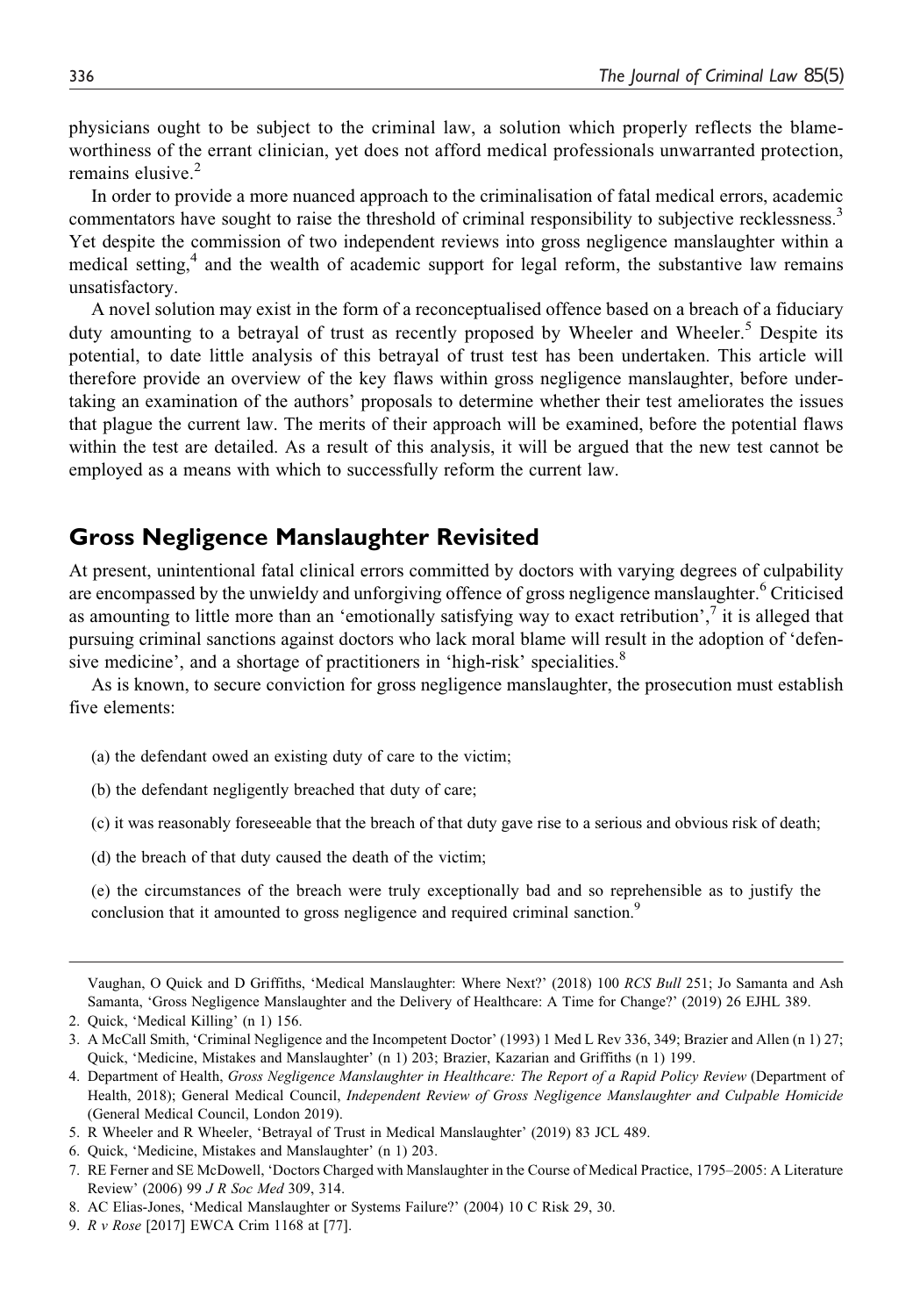The simplicity with which the law can be stated however belies the controversy surrounding the offence. Since its confirmation in  $Adomako$ ,  $^{10}$  references to the civil law to determine the existence and standard of the duty of care have been subject to extensive scholarly criticism.<sup>11</sup> However, in the sphere of medical manslaughter, it is well-established that a duty of care exists between a doctor and their patient,<sup>12</sup> with the conduct of the doctor examined against that of the reasonably prudent professional. Consequently, the most significant issues in the present context are for the breach of the duty to be sufficiently gross as to be criminal, and to give rise to a serious and obvious risk of death.

In addressing when civil negligence will attract criminal punishment, defining what amounts to gross negligence has proved to be an illusory concept.<sup>13</sup> Traditionally, when directing the jury as to when they could find a defendant guilty, a host of 'vituperative epithets'<sup>14</sup> were employed to describe the requisite degree of culpability. Among the litany of indiscriminate judicial pronouncements are assertions that the conduct of the defendant must be the result of 'gross ignorance',<sup>15</sup> 'most criminal inattention'<sup>16</sup> or 'gross and culpable rashness'.17 Although useful in stressing the need for something more than mere civil negligence, these early attempts at defining gross negligence are hardly insightful,<sup>18</sup> adding to the absence of legal clarity.<sup>19</sup>

Acknowledging that recourse to merely descriptive terms ought to be avoided,<sup>20</sup> in *Bateman*, Lord Hewart CJ simply stated that in order to be criminal, the conduct of the defendant must have gone 'beyond a mere matter of compensation', showing 'such disregard for the life and safety of others... [to be] deserving [of] punishment'.<sup>21</sup> Whether the conduct of the defendant reaches this threshold is a question for the jury.<sup>22</sup> As recognised, the direction suffers from the flaw of 'circularity',<sup>23</sup> with the result that the defendant is only held responsible where the jury are of the opinion that their conduct was criminal. Despite acknowledging this flaw, this formulation was nevertheless cited with approval by Lord Mackay in *Adomako*.<sup>24</sup> The subject of sustained criticism,<sup>25</sup> this classic formulation of the test for gross negligence has survived relatively unscathed, and in the absence of any linguistic alternatives, has been met with begrudging 'acceptance'.<sup>26</sup>

- 16. R v Williamson (1807) 3 Car & P 635, per Lord Ellenborough CJ.
- 17. R v Long (1831) 4 C & P 423 at 441, per Bayley B.
- 18. Andrews v DPP [1937] AC 576 at 582.
- 19. PJT O'Hearn, 'Criminal Negligence: An Analysis in Depth-Part I' (1964) 7 CLQ 27, 29.
- 20. Bateman (n 12) 16.
- 21. Ibid 11–12.

<sup>10.</sup> R v Adomako [1995] 1 AC 171 at 187, per Lord Mackay.

<sup>11.</sup> G Virgo, 'Reconstructing Manslaughter on Defective Foundations' (1995) 54 CLJ 14, 15; E Phillips, 'R v Adomako [1995] 1 AC 171: Is this the Final Word on Negligent Manslaughter?' (1995) 29 L Teacher 338, 342–43; K Oliphant, 'Manslaughter: Recklessness or Gross Negligence?' (1996) 6 KCLJ 149, 151–52; A Reed, 'Ex Turpi Causa and Gross Negligence Manslaughter' (2005) 69 JCL 132; J Herring and E Palser, 'The Duty of Care in Gross Negligence Manslaughter' [2007] Crim LR 24; C Crosby, 'Gross Negligence Manslaughter by Omission: The Emergence of a Good Samaritan Law?' (2018) 82 JCL 127.

<sup>12.</sup> R v Bateman (1927) 19 Cr App R 8; Adomako (n 10); R v Misra; R v Srivastava [2004] EWCA Crim 2375; R v Garg (Sundhanshu) [2012] EWCA Crim 2520; R v Kovvali [2013] EWCA Crim 1056; R v Bawa-Garba [2016] EWCA Crim 1841;  $R$  v Rudling [2016] EWCA Crim 741;  $R$  v Sellu [2016] EWCA Crim 1716.

<sup>13.</sup> Tinline v White Cross Insurance Association Ltd [1921] 3 KB 327 at 330.

<sup>14.</sup> Wilson v Brett (1843) 11 M & W 113 at 116, per Rolfe B.

<sup>15.</sup> R v Webb (1834) 1 Mood & R 405 at 413, per Lord Lyndhurst CB.

<sup>22.</sup> Ibid 11.

<sup>23.</sup> Law Commission, Criminal Law: Involuntary Manslaughter—A Consultation Paper, CP 135 (1994) [3.36]; JC Smith, Smith & Hogan Criminal Law (8th edn Butterworths, London 1996) 385.

<sup>24.</sup> Adomako (n 10) 187.

<sup>25.</sup> Virgo (n 11) 15–16; S Gardner, 'Manslaughter by Gross Negligence' (1995) 11 LQR 22; V Tadros, 'The Limits of Manslaughter' in CMV Clarkson and SR Cunningham (eds), Criminal Liability for Non-Aggressive Death (Routledge, Abingdon 2008) 49–50; SR Kyd, T Elliott and MA Walters, Clarkson and Keating Criminal Law: Texts and Materials (9th edn Sweet & Maxwell, London 2017) [8-077]; D Ormerod and K Laird, Smith, Hogan and Ormerod's Criminal Law (15th edn OUP, Oxford 2018) 594.

<sup>26.</sup> JR Spencer, 'Prosecuting Medical Professionals for Manslaughter' (2019) 2 Arch Rev 9.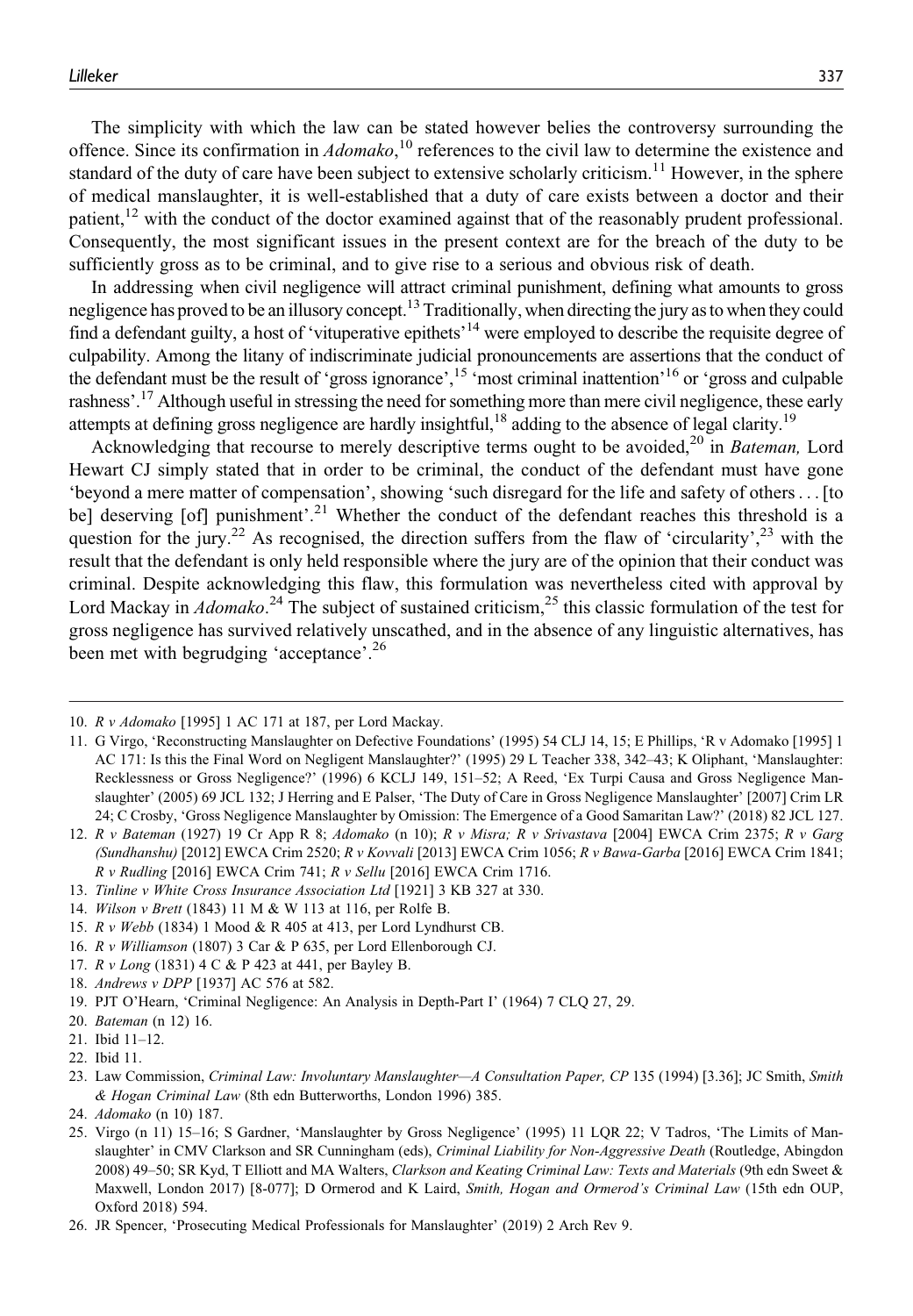While doctors are not alone in being subject to this famously vague test, the lack of clarity provided by the law is central to the difficulties associated with prosecutions for medical manslaughter.<sup>27</sup> Absent the need for subjective fault,  $28$  jurors may adopt an especially punitive interpretation of gross negligence, subjecting the defendant to an exacting threshold of criminal responsibility.<sup>29</sup> Despite the direction of Lord Mackay enabling 'all the circumstances' to be taken into account, with his Lordship later stressing that the presence of any potentially exculpatory factors are critical to any determination of guilt,<sup>30</sup> in reality, systematic failures are given a short shrift,<sup>31</sup> and regarded as 'peripheral to the guilt or absence of guilt of [any doctor]'.<sup>32</sup> Focusing squarely on the culpability of the defendant doctor, gross negligence fails to properly take stock of the significant role that institutional failings play in the clinical performance of physicians.<sup>33</sup> For the physician in the dock, the consequences of the imprecision within Lord Mackay's judgment are all too apparent. Whether they are held criminally responsible is ultimately contingent on the 'standards which juries expect from their medical service',<sup>34</sup> and as a particularly grave crime, the vagaries within such an essential element of the offence cannot be defended.<sup>35</sup>

In failing to clarify when negligent clinical conduct will become criminal, the test is of scant assistance to those tasked with applying the law. As famously highlighted, 'gut instinct' is commonly employed by prosecutors to determine whether the conduct of the allegedly criminal doctor is bad enough to warrant punishment.<sup>36</sup> Although the lack of clarity enables prosecutors to exercise their discretion to the benefit of doctors whose conduct is on the cusp of criminality, $3^7$  the uncertainty is detrimental to medico-legal advisors tasked with informing their client when any fatal clinical mistake may result in penal sanctions.<sup>38</sup>

In an attempt to guide juries, the judiciary have deployed a myriad of terms to describe gross negligence, in the absence of a definition. The result of this legal imprecision is such that the views of any expert witness instructed to provide evidence on the quality of any doctors conduct may differ widely.<sup>39</sup> This is hardly surprising, as experts often rely on alternative formulations of what amounts to gross negligence, commonly utilising a 'Bolam-based test'.<sup>40</sup> As prosecutors often refuse to pursue

- 27. Sir R. Francis QC, Written Evidence—Health and Social Care Committee: Patient Safety and Gross Negligence Manslaughter in Healthcare Inquiry (GNM0007, 2018) [<http://data.parliament.uk/writtenevidence/committeeevidence.svc/evidencedocu](http://data.parliament.uk/writtenevidence/committeeevidence.svc/evidencedocument/health-and-social-care-committee/patient-safety-and-gross-negligence-manslaughter-in-healthcare/written/91808.pdf) [ment/health-and-social-care-committee/patient-safety-and-gross-negligence-manslaughter-in-healthcare/written/91808.pdf](http://data.parliament.uk/writtenevidence/committeeevidence.svc/evidencedocument/health-and-social-care-committee/patient-safety-and-gross-negligence-manslaughter-in-healthcare/written/91808.pdf)> accessed 3 August 2020.
- 28. Attorney General's Reference (No 2 of 1999) [2000] QB 796 at 809.
- 29. C Elliott, 'Recent Developments in the English Law of Involuntary Manslaughter' (1995) 3 Eur J Crime Cr L Cr J 272, 277.
- 30. Lord Mackay of Clashfern, 'Involuntary Manslaughter in Relation to Patient Care' (1999) 39 Med Sci Law 277, 279.
- 31. LJ Donaldson, 'Shadow of the Law in Cases of Avoidable Harm' (2016) 355 BMJ i6268; A Samanta and J Samanta, 'Gross Negligence Manslaughter and Doctors: Ethical Concerns Following the case of Dr Bawa-Garba' (2019) 45 J Med Ethics 10, 12; R Ameratunga and others, 'Criminalisation of Unintentional Error in Healthcare in the UK: A Perspective from New Zealand' (2019) 364 BMJ l706.
- 32. Bawa-Garba v The General Medical Council [2018] EWCA Civ 1879 at [74].
- 33. Francis QC (n 27).
- 34. Gardner (n 25) 25–26.
- 35. N Padfield, 'Manslaughter The Dilemma Facing the Law Reformer' (1995) 59 JCL 291, 296.
- 36. Quick, 'Medicine, Mistakes and Manslaughter' (n 1) 193.
- 37. Griffiths and Sanders (n 1) 145.
- 38. M Brazier and A Alghrani, 'Fatal Medical Malpractice and Criminal Liability' (2009) 25 PN 51, 57.
- 39. P McDonald, 'The Expert Medical Witness: The Good, the Bad and the Ugly' (2017) 8 Trends Urol Men's Health 29; D Griffiths and O Quick, Managing Medical Manslaughter Cases: Improving Efficiency and Transparency? (Law Research Paper Series, Bristol 2019) 21.
- 40. O Quick, 'Medical Manslaughter and Expert Evidence: The Roles of Context and Character' in D Griffiths and A Sanders (eds), Bioethics, Medicine and the Criminal Law: Volume 2, Medicine, Crime and Society (Cambridge University Press, Cambridge 2013) 109—The Bolam test as modified by Bolitho, was that a doctor would not be responsible in civil law where their conduct did not fall below that 'accepted as proper by a responsible body of medical men', Bolam v Friern Hospital Management Committee [1957] 1 WLR 582 at 587, per Mc Nair J. Following the decision of the House of Lords in Bolitho v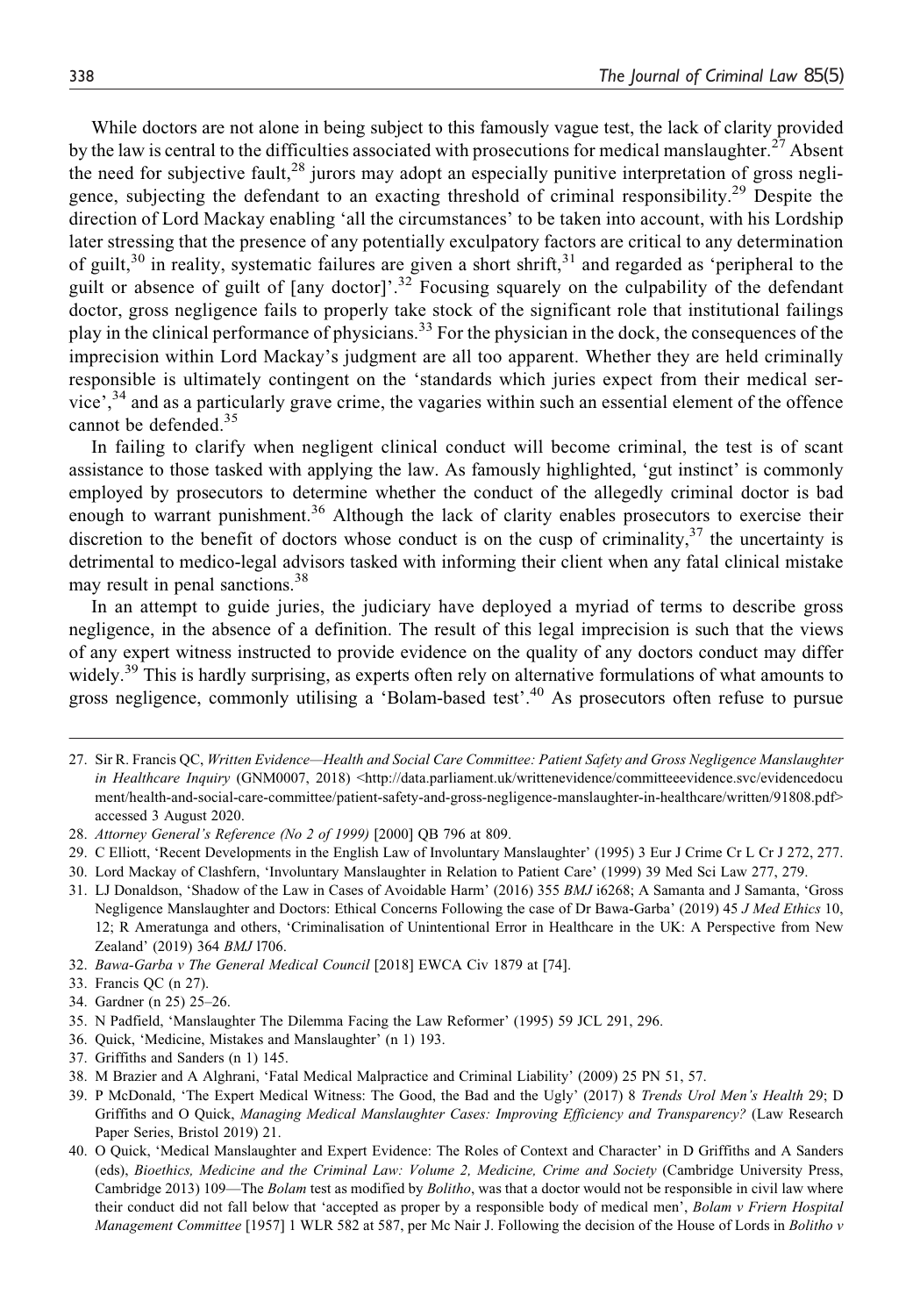charges without two independent experts verifying the criminality of the doctor's conduct,<sup>41</sup> whether any physician faces criminal charges maybe contingent not on their culpability, but the language employed by the experts when evaluating their conduct. Given the weight attached to their views, it is also all too easy for the expert to overstep their role during the trial process, with the expert quickly becoming the ultimate arbiter of guilt. $42$ 

More recently, the test for grossness has been described as requiring the conduct of defendant to be 'truly exceptionally bad',<sup>43</sup> with the trial judge tasked with guarding against the expert usurping the role of the jury. Critically, the reference to 'bad' does not introduce a requirement of subjective mens rea, or that the defendant possess any ill will towards their victim. Rather, the phrase is merely employed as a descriptive term to refer to the behaviour of the defendant.<sup>44</sup> The expression, however, still fails to properly quantify the degree of negligence required to ground criminal punishment, $45$  as even small clinical errors committed by a caring physician may have 'truly bad consequences'.<sup>46</sup> Jurors are still being asked to consider the conduct of the defendant clinician having regard to their own personal standards, $47$  with the result that jurors are determining questions of law. $48$  Notwithstanding the need for the breach to be 'truly exceptionally bad', it is arguable that the well-documented criticisms<sup>49</sup> directed at the compliance of gross negligence with Article 7(1) ECHR<sup>50</sup> still remain. As a result, the phrase offers little comfort to those who have long called for the criminal law to provide greater communication to any prospective defendant regarding the criminality of their conduct.

This largely unfettered discretion afforded to the jury also stands in marked contrast to the manner in which mere negligence is determined.<sup>51</sup> While expert medical evidence is no longer 'conclusive' of good practice,<sup>52</sup> the threshold for judicial scrutiny of accepted conduct is pitched at a level which is hardly conducive to patient success.<sup>53</sup> The behaviour of the clinician must be 'incapable of withstanding logical analysis',<sup>54</sup> and a judge cannot hold a doctor liable simply where they 'prefer one body of opinion' over another.<sup>55</sup> Although the courts are allegedly no longer willing to defer to the medical

- 42. O Quick, 'Expert Evidence and Medical Manslaughter: Vagueness in Action' (2011) 38 J Law Soc 496, 501.
- 43. Sellu, (n 12) [152]; Bawa-Garba (n 12) [36].
- 44. AP Simester and others, Simester and Sullivan's Criminal Law Theory and Doctrine (7th edn Hart Publishing, Oxford 2019) 436.
- 45. Wheeler and Wheeler (n 5) 492.
- 46. General Medical Council, Report: Responses to the Call for Written evidence Submissions to Inform the Independent Review of Gross Negligence Manslaughter and Culpable Homicide (GMC 2019) A235 <[https://www.gmc-uk.org/-/media/docu](https://www.gmc-uk.org/-/media/documents/written-evidence-report-for-review-into-gnmch_pdf-78762887.pdf) [ments/written-evidence-report-for-review-into-gnmch\\_pdf-78762887.pdf](https://www.gmc-uk.org/-/media/documents/written-evidence-report-for-review-into-gnmch_pdf-78762887.pdf)> accessed 3 August 2020.
- 47. Health and Social Care Committee, Oral Evidence: Patient Safety Gross Negligence Manslaughter in Healthcare Inquiry (HC 1582, 2018) Q4 <[http://data.parliament.uk/writtenevidence/committeeevidence.svc/evidencedocument/health-and-social](http://data.parliament.uk/writtenevidence/committeeevidence.svc/evidencedocument/health-and-social-care-committee/patient-safety-and-gross-negligence-manslaughter-in-healthcare/oral/91923.pdf)[care-committee/patient-safety-and-gross-negligence-manslaughter-in-healthcare/oral/91923.pdf>](http://data.parliament.uk/writtenevidence/committeeevidence.svc/evidencedocument/health-and-social-care-committee/patient-safety-and-gross-negligence-manslaughter-in-healthcare/oral/91923.pdf) accessed 3 August 2020.
- 48. Ibid, at Q4.

- 50. Convention for the Protection of Human Rights and Fundamental Freedoms (European Convention on Human Rights, as amended) (ECHR).
- 51. I am grateful to the anonymous reviewer for drawing this point to my attention.
- 52. Hucks v Cole [1993] 4 Med LR 393 at 397, per Sachs LJ.
- 53. Dr S Fox QC, 'Bolam Is Dead. Long Live Bolam' (2019) 4 JIPL 213, 214.
- 54. Bolitho (n 40) 243, per Lord Browne-Wilkinson.
- 55. Maynard v West Midlands Regional Health Authority [1984] 1 WLR 634 at 638, per Lord Scarman; Sidaway v Board of Governors of the Bethlem Royal Hospital [1985] AC 871 at 895, per Lord Diplock; Bolitho (n 40), Bellarby v Worthing and Southlands Hospitals NHS Trust [2005] EWHC 2089 at [112]. For further discussion on the appropriateness of an alternative 'superiority approach', see R Mulheron, Principles of Tort Law (2nd edn CUP, Cambridge 2020) 365–66.

City and Hackney Health Authority [1998] AC 232 at 243, the body of expert opinion relied upon must be now be 'capable of withstanding logical analysis'.

<sup>41.</sup> O Quick, 'Prosecuting "Gross" Medical Negligence: Manslaughter, Discretion, and the Crown Prosecution Service' (2006) 33 J Law Soc 421, 446.

<sup>49.</sup> B Fitzpatrick, 'Gross Negligence Manslaughter: Compatibility with European Convention on Human Rights Article 7' (2005) 69 JCL 1.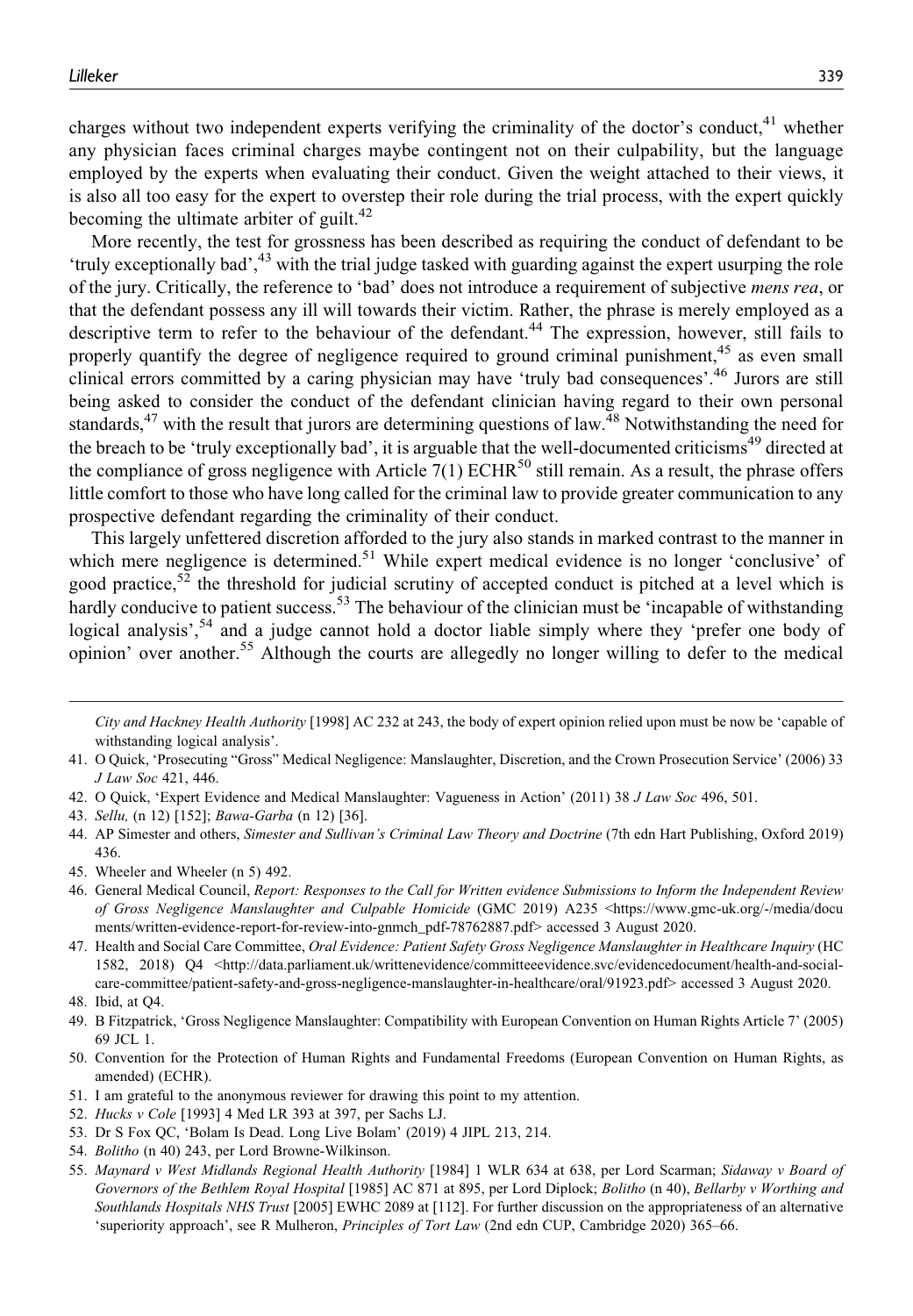profession,<sup>56</sup> the true impact of *Bolitho*<sup>57</sup> is hardly clear.<sup>58</sup> Whether a doctor is merely negligent, is therefore largely at the discretion of expert medical opinion.

Given that gross clinical errors can harm 'public trust in the profession',<sup>59</sup> it may be argued that it is only fitting that a jury should be tasked with determining whether a physician's negligence warrants criminal punishment. However, any meaningful evaluation of a clinician's duties can 'only' be undertaken by a 'fellow [doctor]'.<sup>60</sup> While a juror may regard the clinical errors of any physician as particularly gross, when viewed from a medical perspective, the failings of any doctor may be more easily understood.<sup>61</sup> Rather than being based on the emotionally charged views of a juror, a finding that the conduct of a doctor is so gross as to be criminal ought to be grounded in sound clinical practice. Yet at present, any conviction owes as much to the culpability of the defendant, as to how a juror 'perceives' the expert relied upon.<sup>62</sup> It is incongruous that when faced with competing expert evidence, a judge within a civil trial cannot simply choose one expert over another, yet where a criminal conviction is concerned, a jury may prefer the opinion of one expert as to the grossness of a doctor's conduct, and find that the defendant ought to be responsible, simply due to the colour of the expert's tie.

In light of the traditional arguments underpinning *Bolam*,<sup>63</sup> the freedom afforded to jurors by the judicial reluctance to define gross negligence with any real 'precision'64 is even more surprising. In contrast to other professional disciplines,  $65$  the judiciary were traditionally loathe to pass judgment on accepted medical treatment,<sup>66</sup> with the technical nature of expert 'medical evidence' enabling physicians to 'set [their own] standard of care'.<sup>67</sup> Bolam<sup>68</sup> prevents the court from embarking on an 'amateur assessment<sup> $69$ </sup> of a clinician's behaviour, with the *Bolitho*<sup>70</sup> gloss, as traditionally interpreted, ensuring that judicial intervention into medical practice is limited to 'oversight' as opposed to 'interference'.<sup>71</sup> By way of contrast, the lack of guidance provided by the test for gross negligence necessitates that a juror assume the role of a doctor, and perform the very such feats that have been relied upon by the courts as a means to defer to expert evidence. Clinical evidence can often obscure, as opposed to illuminate, the legal decision-making process,<sup>72</sup> yet a juror tasked with assessing the criminality of a doctor's conduct must embark on this difficult task, with little more than Lord Mackay's tautological remarks to inform their decision.

With regard to the third element of the offence, as recently confirmed by the Court of Appeal, the requirement for the breach of duty to give rise to a 'serious and obvious risk of death' is 'objective and prospective'.<sup>73</sup> Therefore, unless the reasonably competent clinician with the knowledge possessed by

- 65. Edward Wong Finance Co Ltd v Johnson Stokes & Master [1984] AC 296.
- 66. H Teff, 'The Standard of Care in Medical Negligence-Moving on from Bolam?' (1998) 18 OJLS 473, 476.
- 67. E Jackson, Medical Law: Text, Cases, and Materials (5th edn OUP, Oxford 2019) 132–33.
- 68. Bolam (n 40).

70. Bolitho (n 40).

72. Boustead v North West Strategic Health Authority [2008] EWHC 2375 at [9] per MacKay J.

<sup>56.</sup> Lord Woolf, 'Are the Courts Excessively deferential to the Medical Profession?' (2001) 9 Med L Rev 1, 9–10.

<sup>57.</sup> Bolitho (n 40).

<sup>58.</sup> A Maclean, 'Beyond Bolam And Bolitho' (2002) 5 Med L Int 205; R Mulheron, 'Trumping "Bolam": A Critical Legal Analysis Of Bolitho's "Gloss"' (2010) 69 CLJ 609.

<sup>59.</sup> S Ost, 'The Medical Profession as Special Before the Criminal Law' in I Bogg and others (eds), Criminality at Work (OUP, Oxford 2020) 298.

<sup>60.</sup> J Holyoak, 'Negligence and the Professions' in R Hodgin (ed), Professional Liability: Law and Insurance (2nd edn Informa Law, Abingdon 1999) 75.

<sup>61.</sup> J Larkin, 'Doctors, Negligence and the GMC' (2018) 63 Scott Med J 35, 36.

<sup>62.</sup> Quick (n 42) 516.

<sup>63.</sup> Bolam (n 40).

<sup>64.</sup> Adomako (n 10).

<sup>69.</sup> J Herring, Medical Law and Ethics (8th edn OUP, Oxford 2020) 138.

<sup>71.</sup> N Hoppe and J Miola, Medical Law and Medical Ethics (CUP, Cambridge 2014) 56.

<sup>73.</sup> Rose (n 9) [78].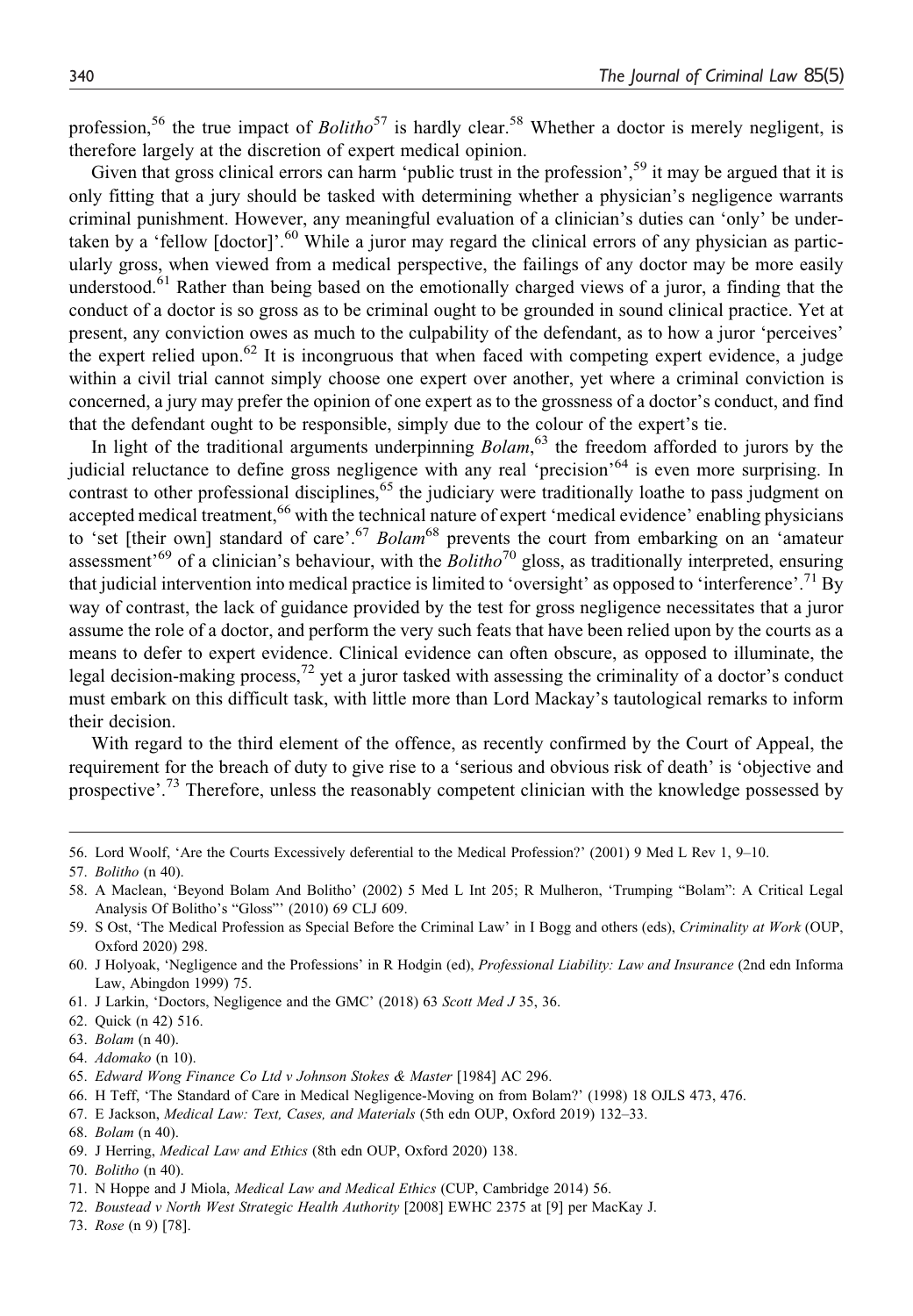the defendant at the time of the breach would have foreseen the risk of death, the court is not permitted to take into consideration such matters when addressing 'either the foreseeability of risk, or the grossness of the conduct in question'.<sup>74</sup> As opposed to merely considering whether the defendant's failure to possess knowledge which they ought to have had renders them culpable, this interpretation has been welcomed by Stark as enabling far greater scrutiny of the 'defendant's actual beliefs (and lack of thereof)' to be undertaken.<sup>75</sup> This permits a more sophisticated assessment of their blameworthiness and attitude towards 'the risk of death'.<sup>76</sup> In the context of  $Rose$ ,<sup>77</sup> when presented with two physicians, one who has omitted to undertake a compulsory procedure, and one who has performed it, yet failed to recognise the 'serious and obvious risk of death' arising from it, Stark argues that it is the latter who merits criminal punishment.<sup>78</sup> This is because, they are the 'closest to possessing the belief that there was a serious risk of death attendant upon [their] breach'.<sup>79</sup> Although this is contrary to our initial feelings of blame,<sup>80</sup> for Stark the current formulation of gross negligence ensures that only those who are 'personally culpable with regard to the death [that their] act caused' are criminalised.<sup>81</sup>

However, in light of their failure to recognise the risks within their conduct, Stark's claim is questionable. While the opportunity to recognise a risk is present, for the doctor whose failure to identify a risk is attributable to an incompetent attempt at fulfilling their clinical duties, they are in fact further away from recognising the risks associated with their conduct than one who made no attempt whatsoever. This is due to the fact that in seeking to carry out what they considered was required of them at the time of their alleged negligence, a doctor's false assessment of the extent of their duty clouds their professional judgment, leading them to close their mind to the presence of obvious risks.<sup>82</sup> A clear example is Dr Adomako. In wrongly concluding that his patient had stopped breathing due to an equipment fault, or the patient suffering an ocular cardiac reflex,<sup>83</sup> he closed his mind to the possibility that the endotracheal tube had become detached. In seeking to administer what he considered was appropriate care, his preoccupation with remedying the drop in his patient's pulse and blood pressure inhibited his judgment, and his ability to consider what was arguably the most 'obvious' cause of the patient's struggles.<sup>84</sup> It may therefore be asserted that rather than Dr Adomako, it is the anaesthetist who does not bother to respond at all to the patient who is not breathing, that is 'closest to possessing the belief that there was a serious risk of death attendant upon [their] breach'. If they had cared to look, they would have been better placed to identify the true source of their patient's struggles, as they would not have been preoccupied with extraneous matters. It is therefore submitted that Stark has mistakenly conflated the physical steps that are consistent with having the opportunity to possess knowledge of risks with actual mental awareness of risks, and  $Rose^{85}$  does not restrict criminal punishment to those who are sufficiently blameworthy.

In adopting an objective and prospective test,  $Rose^{86}$  ultimately shifts the balance of criminal responsibility in favour of the defendant<sup>87</sup> who makes no attempt to fulfil their duty of care.<sup>88</sup> This may be

- 81. Stark (n 75) 9.
- 82. This point was helpfully highlighted to me by Dr Cath Crosby.
- 83. Adomako (n 10) 182.
- 84. Ibid 181.
- 85. Rose (n 9).

<sup>74.</sup> Ibid.

<sup>75.</sup> F Stark, 'In Praise of Rose' (2019) 8 Arch Rev 7, 8.

<sup>76.</sup> Ibid.

<sup>77.</sup> Rose (n 9).

<sup>78.</sup> Stark (n 75) 8–9.

<sup>79.</sup> Ibid 8–9.

<sup>80.</sup> C Crosby, 'Gross Negligence Manslaughter Revisited: Time for a Change of Direction?' (2020) 84 JCL 228, 244.

<sup>86.</sup> Ibid.

<sup>87.</sup> M Gibson and A Reed, 'Reforming English Homicide Law: Fair Labelling Questions and Comparative Answers' in A Reed and others (eds), Homicide in Criminal Law: A Research Companion (Routledge, Abingdon 2019) 52.

<sup>88.</sup> K Laird, 'The Evolution of Gross Negligence Manslaughter' (2018) 1 Arch Rev 6, 8.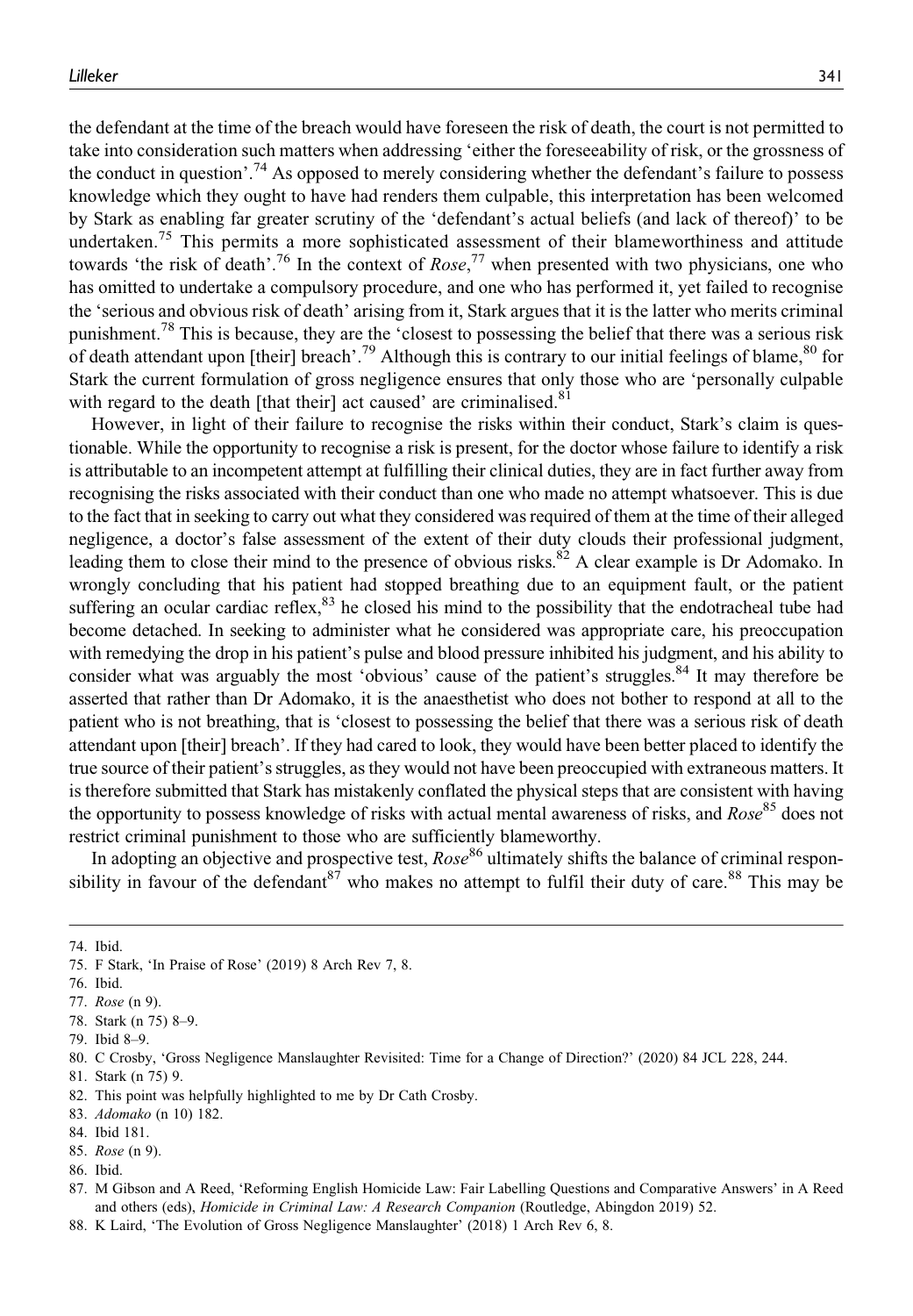considered a medicalisation of the law,<sup>89</sup> which casts doubt on the true breadth of the offence. As gross negligence does not consider why the defendant failed to spot the risks inherent within their behaviour, the caring physician who attempts to fulfil their duty of care, yet due to their own personal inadequacies fails to identify a risk which results in the death of the patient, will face criminal responsibility.<sup>90</sup> On the other hand, absent 'wilful blindness' the clinician who makes no effort to fulfil their duty will avoid criminal punishment.<sup>91</sup> Rose<sup>92</sup> therefore creates a 'perverse incentive for those who owe a duty of care to another to do as little as possible to discharge it'.<sup>93</sup> While it is doubtful whether any clinician would willingly offer substandard care in an effort to avoid criminal liability,  $94$  given the alleged rise of defensive medicine,  $95$  such claims cannot be completely dismissed. In ascribing criminal responsibility to physicians who lack moral blame, while equally exculpating those whose conduct evinces sufficient bad character to warrant punishment,<sup>96</sup> the test of gross negligence may therefore be criticised for failing to criminalise culpable clinical errors.

#### **Moral Luck and Fair Labelling**

In addition to the criticisms levied at the elements of the offence, the crime has equally been condemned for the manner in which it infringes the principle of fair labelling,  $97$  with the significant role afforded to 'moral luck' by prosecutions also coming under scrutiny.<sup>98</sup>

'Representative labelling',<sup>99</sup> more commonly known as 'fair labelling',<sup>100</sup> 'is one of the guiding principles that should underpin the criminal law'.<sup>101</sup> In short, any offence label ought to properly reflect the culpability of the defendant, and commonly held 'degrees of wrongdoing'.102 The criminal law is one of the most 'coercive tool[s] [of] the state', $103$  and given the unique stigma that flows from a criminal prosecution,<sup>104</sup> namely the possibility for prejudice within both a social and professional setting,<sup>105</sup> adherence is necessary to prevent the defendant from being subject to a greater degree of criticism than warranted.<sup>106</sup> Mediating any unfairness towards the defendant, compliance with fair labelling may be considered part of the wider principle of 'respect and dignity'.<sup>107</sup>

<sup>89.</sup> Wheeler and Wheeler (n 5) 501.

<sup>90.</sup> Crosby (n 80).

<sup>91.</sup> A Mullock, 'Gross Negligence (Medical) Manslaughter and the Puzzling Implications of Negligent Ignorance: Rose v R [2017] EWCA Crim 1168' (2018) 26 Med L Rev 346, 353–54.

<sup>92.</sup> Rose (n 9).

<sup>93.</sup> Laird (n 88).

<sup>94.</sup> Ibid 8–9.

<sup>95.</sup> O Ortashi and others, 'The Practice of Defensive Medicine Among Hospital Doctors in the United Kingdom' (2013) 14 BMC Med Ethics 42; J Vaughan, 'Gross Negligence Manslaughter and the Healthcare Professional' (2016) 98 RCS Bull 60, 62. 96. Crosby (n 80) 243–44.

<sup>97.</sup> Quick, 'Medical Killing' (n 1) 159; Quick, 'Medicine, Mistakes and Manslaughter' (n 1) 203.

<sup>98.</sup> Brazier and Allen (n 1) 21–22; Quick, 'Medicine, Mistakes and Manslaughter' (n 1) 203; Griffiths and Sanders (n 1) 126–27.

<sup>99.</sup> A Ashworth, 'The Elasticity of Mens Rea' in CFH Tapper (ed), Crime, Proof and Punishment: Essays in Memory of Sir Rupert Cross (Butterworths, London 1981) 53.

<sup>100.</sup> G Williams, 'Convictions and Fair Labelling' (1983) 42 CLJ 85; S. Shute, J Gardner and J Horder, 'The Logic of Criminal Law' in S Shute, J Gardner and J Horder (eds), Action and Value in Criminal Law (OUP, Oxford 1993) 9.

<sup>101.</sup> CMV Clarkson, Understanding Criminal Law (4th edn Sweet & Maxwell, London 2005) 10.

<sup>102.</sup> A Ashworth and J Horder, Principles of Criminal Law (7th edn OUP, Oxford 2013) 77.

<sup>103.</sup> V Tadros, Criminal Responsibility (OUP, Oxford 2005) 1.

<sup>104.</sup> AF Merry, 'When Are Errors a Crime?—Lessons from New Zealand' in CA Erin and S Ost (eds), The Criminal Justice System and Health Care (OUP, Oxford 2007) 69.

<sup>105.</sup> V Tadros, 'Fair Labelling and Social Solidarity' in L Zedner and JV Roberts (eds), Principles and Values in Criminal Law and Criminal Justice: Essays in Honour of Andrew Ashworth (OUP, Oxford, 2012) 70–71.

<sup>106.</sup> HM Zawati, Fair Labelling and the Dilemma of Prosecuting Gender-Based Crimes at the International Criminal Tribunals (OUP, Oxford 2014) 30.

<sup>107.</sup> A Ashworth, 'Towards a Theory of Criminal Legislation' (1989) 1 Crim LF 41, 45.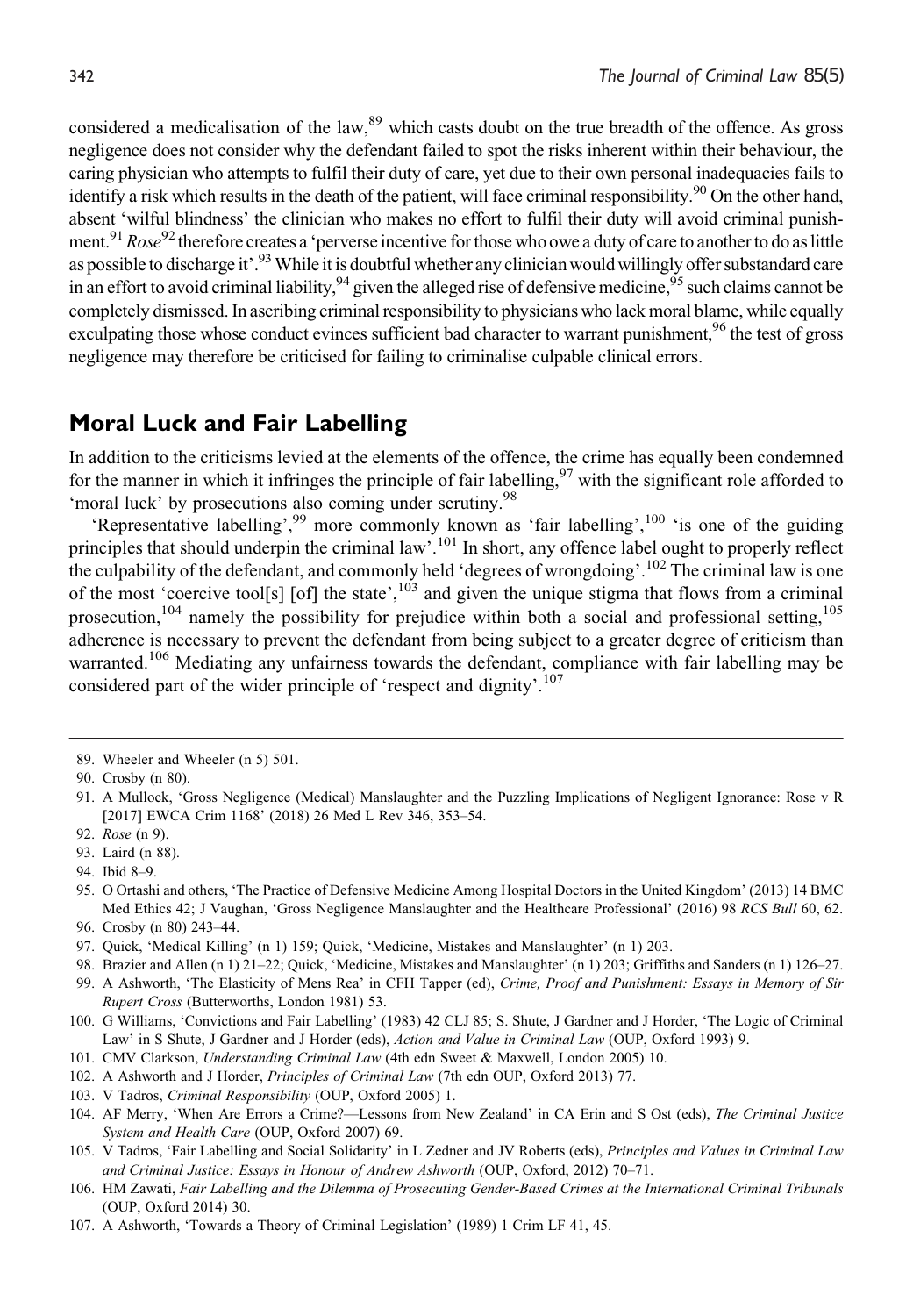In seeking to secure these aims, it is clear that fair labelling cannot require an 'extreme' approach, whereby every moral distinction and factual circumstance is reflected in the offence label.<sup>108</sup> Rather, a 'balance' between 'excessively specific labels' and those which are so vague as to be devoid of any communicative role must be struck.<sup>109</sup> This is critical not only to avoid succumbing to the 'vice of particularism<sup> $110$ </sup> but also to ensure compliance with the principle of minimal criminalisation.<sup>111</sup> However, in relation to gross negligence, the balance currently struck cannot be defended.<sup>112</sup> At present, although a defendant need not personally foresee a risk of harm, foresight of death or serious injury may nevertheless be evidence that the defendant was grossly negligent.<sup>113</sup> Therefore, in addition to the truly inadvertent killer, the offence captures those who 'have foreseen a risk', yet were nevertheless 'determined to run it'.<sup>114</sup>

This is no more apparent than in the criminal conviction of  $McGee$ .<sup>115</sup> In signalling for the train to depart the platform while 'watching [the victim] leaning against the side of the train',<sup>116</sup> McGee surely possessed awareness of the risks posed by his conduct. Yet despite the presence of a clear and obvious 'risk to the life of [Georgia Varley]', McGee 'completely ignored [his] repeated training and instruction'.<sup>117</sup> Moreover, in contrast to Dr Adomako's mistaken efforts to remedy his incompetence,<sup>118</sup> McGee made no attempt whatsoever to 'countermand' his actions.<sup>119</sup> This is notwithstanding the ease of taking such steps to 'signal the driver to stop'.<sup>120</sup> As with Doctors Misra and Srivastava,<sup>121</sup> McGee is arguably deserving of a reckless manslaughter conviction. However, due to the breadth of the crime, his actions are caught by the gross negligence framework. The offence consequently encompasses an especially wide class of defendants, $122$  with the result that when the manslaughter label is applied in cases of death caused by clinical gross negligence, it is questionable as to what the term truly implies about the conduct and culpability of the accused.<sup>123</sup>

Although similar criticisms may be raised at other offences within the homicide ladder,  $124$  where it is the manner in which the defendant has undertaken a lawful act which renders them criminal, it is imperative that the offence truly encapsulates the harm committed, and the way in which it was brought about. When regard is had to the benefits that flow from medicine, this argument assumes greater persuasive force, as not only are the consensually performed actions of a doctor lawful, but they are clearly desirable. Any offence that criminalises poor medical treatment ought to therefore

114. R v Stone; R v Dobinson [1977] QB 354 at 363, per Geoffrey Lane LJ.

- 116. Sentencing remarks of Mr Justice Holroyde (n 115).
- 117. Ibid 3–4.
- 118. Adomako (n 10) 182.
- 119. Sentencing remarks of Mr Justice Holroyde (n 115).
- 120. Ibid.
- 121. Misra and Srivastava (n 12).
- 122. A Lodge, 'Gross Negligence Manslaughter on the Cusp: The Unprincipled Privileging of Harm over Culpability' (2017) 81 JCL 125 at 131.
- 123. A Merry and W Brookbanks, Merry and McCall Smith's Errors, Medicine and the Law (2nd edn CUP, Cambridge 2017) 310.
- 124. Gibson and Reed (n 87) 40.

<sup>108.</sup> B Mitchell, 'Multiple Wrongdoing and Offence Structure: A Plea for Consistency and Fair Labelling' (2001) 64 MLR 393, 399.

<sup>109.</sup> AP Simester and A Von Hirsch, Crimes, Harms and Wrongs: On the Principles of Criminalisation (Hart Publishing, Oxford 2011) 205.

<sup>110.</sup> J Horder, 'Rethinking Non-Fatal Offences Against the Person' (1994) 14 OJLS 335, 339.

<sup>111.</sup> Clarkson (n 101) 10–11.

<sup>112.</sup> Quick, 'Medicine, Mistakes and Manslaughter' (n 1) 200.

<sup>113.</sup> Attorney General's Reference (No 2 of 1999) [2000] QB 796 at 809.

<sup>115.</sup> R v Christopher James McGee (Unreported), Liverpool Crown Court, 15 November 2012. Christopher James McGee, a train guard, was found guilty of gross negligence manslaughter for the death of Georgia Varley, after he signalled for the train to depart the station while Varley was 'leaning against the side of the train'. R v McGee (15 November 2012), Sentencing remarks of Mr Justice Holroyde, p 3 [<https://www.judiciary.uk/wp-content/uploads/JCO/Documents/Judgments/sentencing](https://www.judiciary.uk/wp-content/uploads/JCO/Documents/Judgments/sentencing-remarks-mr-j-holroyde-r-v-mcgee.pdf)[remarks-mr-j-holroyde-r-v-mcgee.pdf](https://www.judiciary.uk/wp-content/uploads/JCO/Documents/Judgments/sentencing-remarks-mr-j-holroyde-r-v-mcgee.pdf)> accessed 15 February 2021.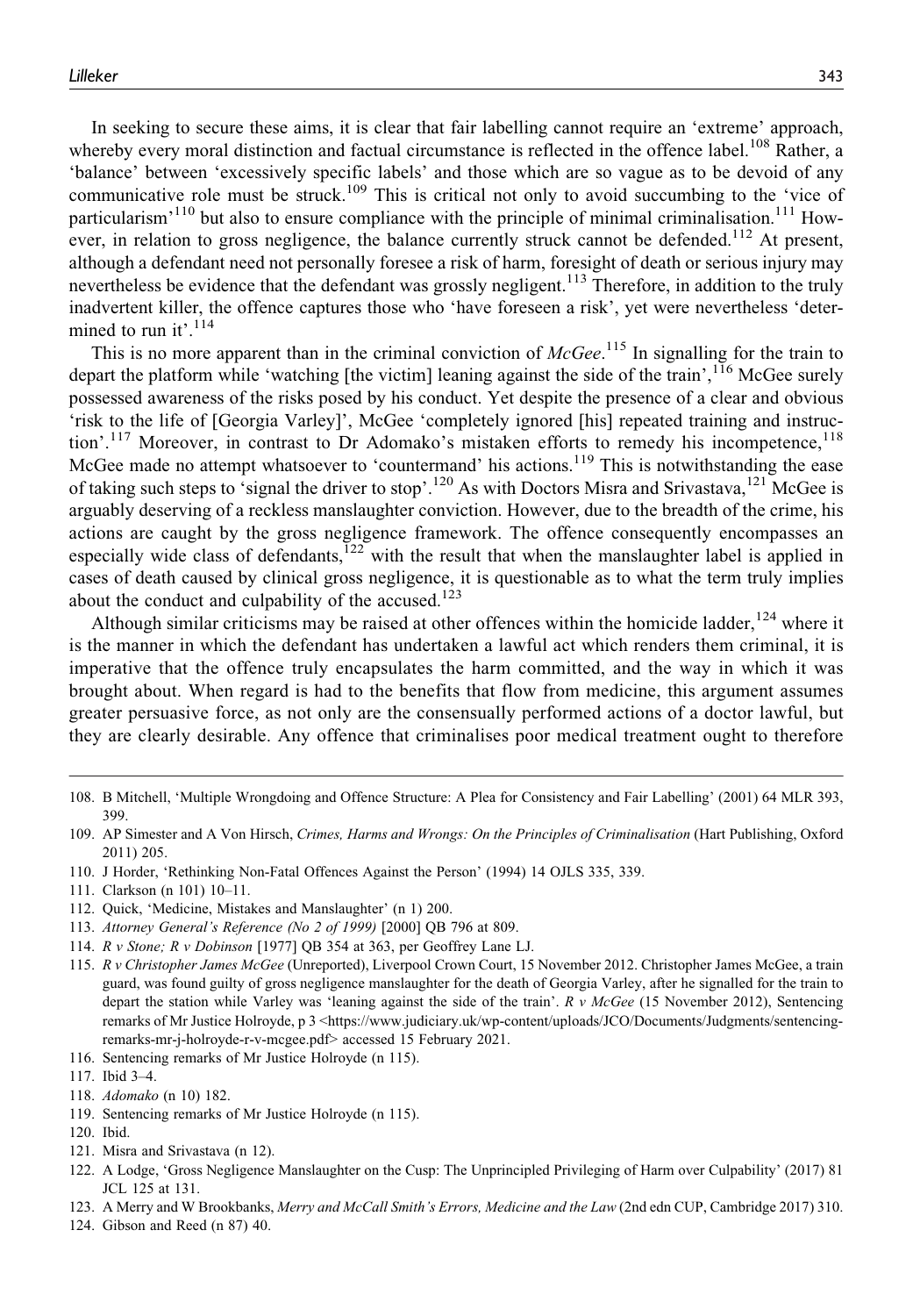clearly provide both the public and the defendant doctor with a true indication of their culpability, and why they have been held responsible. At present, the label 'gross negligence manslaughter' does neither.

As to 'moral luck', where the negligence of two clinicians is the same, yet due to fortuitous circumstances, only one causes death, the lack of any general offence of gross negligence endangering life is such that the clinician who avoids causing death will not face criminal sanctions.<sup>125</sup> This results in the offence being 'an unsatisfactory "all or nothing" scenario',<sup>126</sup> with the 'lucky' doctor benefiting from the 'fortuitous gap' in punishment.<sup>127</sup> To strict subjectivists, the weight attached to the outcome of death detracts from our inquiry into the blame of any criminal agent and has little bearing on their 'moral blameworthiness'.<sup>128</sup> Death may be a matter beyond the control of an agent, and to only impose punishment on the actor who causes death is to attach weight to matters of 'moral luck', which is contrary to 'Kantian traditions of fairness'.<sup>129</sup>

Although such concerns are hardly unique to gross negligence manslaughter,  $130$  within the sphere of medicine, the mere fact that a patient has died cannot be regarded as increasing the moral culpability of any clinician.<sup>131</sup> The denunciatory nature of penal sanctions is such that they ought to be applied for 'wrongs not misfortunes',<sup>132</sup> and not results influenced largely by chance. In addressing the criminal response to clinical errors, our focus ought to be on 'the actual behaviour' of the errant doctor.<sup>133</sup> Where the conduct of the clinician demonstrates indifference to the welfare of their patient, to restrict criminal punishment to fatal medical errors cannot be defended.

It must be acknowledged that where a clinician is alert to the need to provide care, yet 'deliberately' avoids doing so,<sup>134</sup> or abstains due to the fact that they '[did not care] whether action was required or not',<sup>135</sup> a prosecution for wilful neglect may follow.<sup>136</sup> This offence may be charged even where no harm to the patient materialises. By ensuring that the reckless clinician does not avoid criminal charges merely due to the fact that the death of their patient is averted, the crime of wilful neglect may be regarded as mitigating the influence of moral luck.<sup>137</sup> However, in discounting grossly negligent harm short of death, for the truly inadvertent physician, the only option is a prosecution for gross negligence manslaughter, or no criminal sanction whatsoever. Consequently, the role of moral luck is arguably heightened, with the result that criminal prosecution is even more of an unsatisfactory lottery than prior to the introduction of the offence. Furthermore, as Kazarian notes, should the death be influenced by systematic errors, in necessitating a higher threshold of criminality for wilful neglect than homicide, the inconsistent approach created by the two crimes can hardly be considered just.<sup>138</sup>

132. Ashworth (n 128) 120.

136. Criminal Justice and Courts Act 2015, s 20(1).

<sup>125.</sup> Brazier and Allen (n 1) 21–22; Griffiths and Sanders (n 1) 126–27; M Brazier and S Ost, 'From Theatre to the Dock—Via the Mortuary' in M Brazier and S Ost (eds), Bioethics, Medicine and the Criminal Law: Volume 3, Medicine and Bioethics in the Theatre of the Criminal Process (CUP, Cambridge 2013) 79–80.

<sup>126.</sup> Quick, 'Medicine, Mistakes and Manslaughter' (n 1).

<sup>127.</sup> Y Shachar, 'The Fortuitous Gap in Law and Morality' (1987) 6 Crim Just Ethics 12.

<sup>128.</sup> A Ashworth, 'Taking the Consequences' in S Shute, J Gardner and J Horder (eds), Action and Value in Criminal Law (OUP, Oxford 1993) 110.

<sup>129.</sup> G Sher, 'Kantian Fairness' (2005) 15 Philos Issues 179.

<sup>130.</sup> R v Creamer [1966] 1 QB 72 at 82.

<sup>131.</sup> Brazier and Allen (n 1) 22.

<sup>133.</sup> D Hubbeling, 'Medical Error and Moral Luck' (2016) 28 HEC Forum 229, 231.

<sup>134.</sup> R v Patel [2013] EWCA Crim 965 at 40, per Jackson LJ.

<sup>135.</sup> R v Turbill [2013] EWCA Crim 1422 at [12], per Hallett LJ.

<sup>137.</sup> M Kazarian, 'Who Should We Blame for Healthcare Failings? Lessons from the French Tainted Blood Scandal' (2019) 27 Med L Rev 390, 399.

<sup>138.</sup> Ibid 399–400.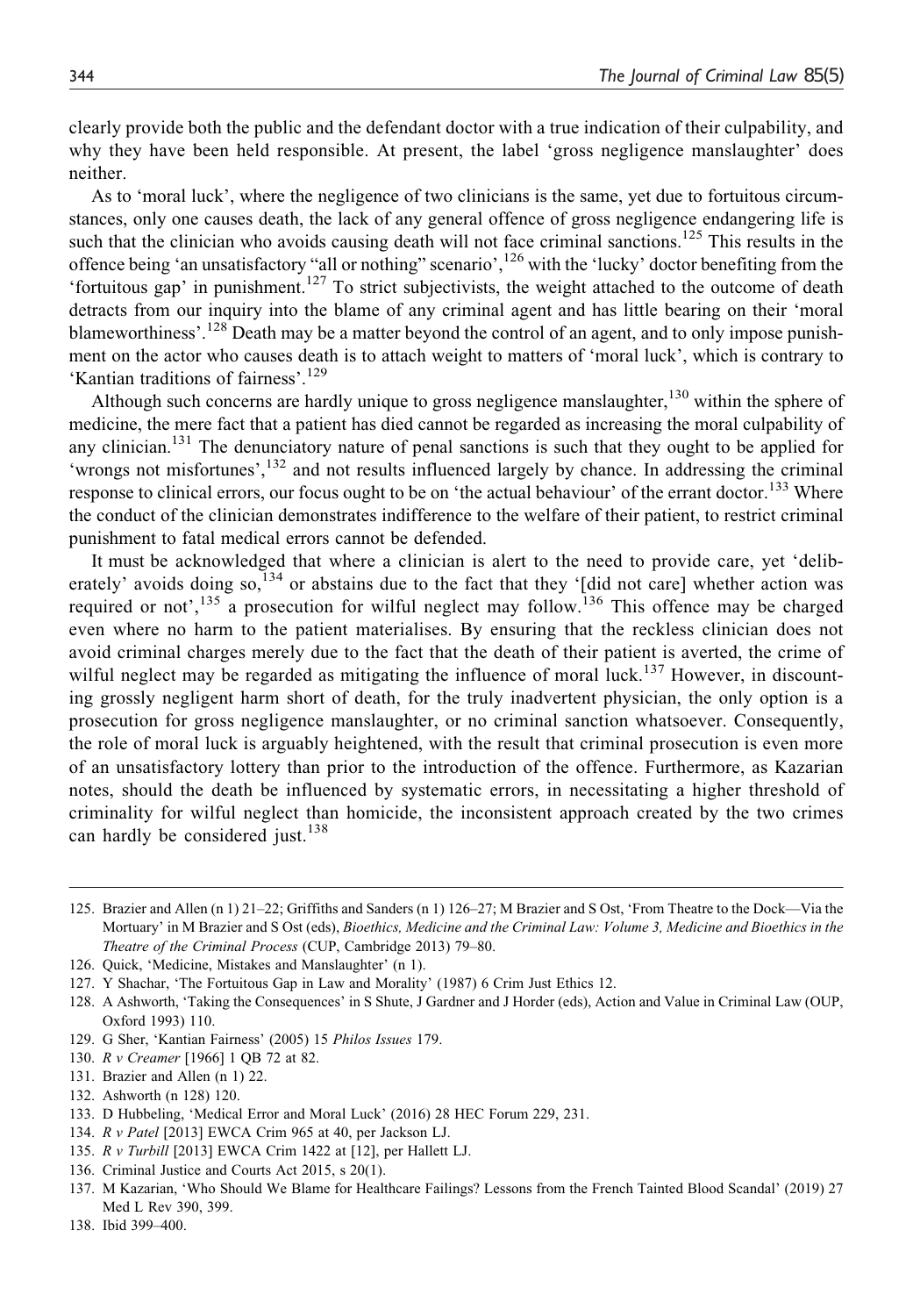This unfairness may have been remedied by the decision in  $Rose$ ,  $^{139}$  which has been argued as necessitating that 'the defendant knowingly [took] a risk with the victim's life'.<sup>140</sup> In adopting a subjective threshold of liability, it may be asserted that the Court of Appeal has indirectly harmonised the fault threshold for gross negligence with that of wilful neglect. Should a doctor have knowledge that a particular form of treatment was required, or have had sight of the patient's notes, yet 'deliberately ignored' the information, their conduct may properly be regarded as reckless and thus attract punishment for wilful neglect. Should death occur, the  $Rose^{141}$  foreseeability requirements would also clearly be met, with the result that conviction for gross negligence manslaughter could equally follow, potentially resolving the inconsistency identified above.

Having analysed the deficiencies inherent in the gross negligence manslaughter offence, the focus will now move to consideration of the proposed alternative, betrayal of trust, as advanced by Wheeler and Wheeler.

### **A Betrayal of Trust**

Wheeler and Wheeler assert that legal reform is necessary to properly determine when culpable medical errors warrant criminalisation. Following Rose,<sup>142</sup> the authors propose a test based on a 'fiduciary duty' and 'betrayal of trust'. Accordingly, a doctor would be criminally responsible where:

- (a) the defendant owed a fiduciary duty to the victim;
- (b) the defendant breached that duty in a way that amounted to a betrayal of trust;
- (c) it was reasonably foreseeable that the breach of that duty gave rise to a serious and obvious risk of death;
- (d) the breach of that duty caused the death of the victim.<sup>143</sup>

At first glance, a test based on a fiduciary duty and a betrayal of trust is appealing. Despite the lack of domestic authority confirming that doctors owe their patient a fiduciary duty, it is axiomatic that the 'hallmarks of a fiduciary relationship'<sup>144</sup> are present between a physician and their patient.<sup>145</sup> The Good Medical Practice guidance notes that any healthcare professional must 'make the care of [their] patient [their] first concern' and 'work with colleagues in the ways that best serve [their] patients' interests'.<sup>146</sup> It is therefore profoundly clear that a clinician should 'never betray [their] patients' trust' nor act in a manner that is contrary to their 'best interests'.<sup>147</sup>

In addition to providing evidence of the fiduciary relationship, such qualities may also be considered 'character standards'<sup>148</sup> which are intrinsic to the role of a doctor, and provide a baseline standard of proper clinical care. In considering the exculpatory scope of the criminal law, Gardner has previously noted how an agent ought to be subject to criminal punishment where their conduct fell below the

143. Wheeler and Wheeler (n 5) 492.

<sup>139.</sup> Rose (n 9).

<sup>140.</sup> Mullock (n 91) 354–55.

<sup>141.</sup> Rose (n 9).

<sup>142.</sup> Ibid.

<sup>144.</sup> Norberg v Wynrib [1992] 2 SCR 226, 272, per McLachlin J.

<sup>145.</sup> P Bartlett, 'Doctors as Fiduciaries: Equitable Regulation of the Doctor-Patient Relationship' (1997) 5 Med L Rev 193, 194; JCP Goldberg and BC Zipursky, 'Triangular Torts and Fiduciary Duties' in PB Miller and AS Gold (eds), Contract, Status, and Fiduciary Law (OUP, Oxford 2016) 246; S Ost, 'Breaching the Sexual Boundaries in the Doctor-Patient Relationship: Should English Law Recognise Fiduciary Duties?' (2016) 24 Med L Rev 206, 224.

<sup>146.</sup> General Medical Council, Good Medical Practice: Working with Doctors Working for Patients (GMC, Manchester 2014).

<sup>147.</sup> Wheeler and Wheeler (n 5) 493.

<sup>148.</sup> J Gardner, 'The Gist of Excuses' (1998) 1 Buff Crim LR 575.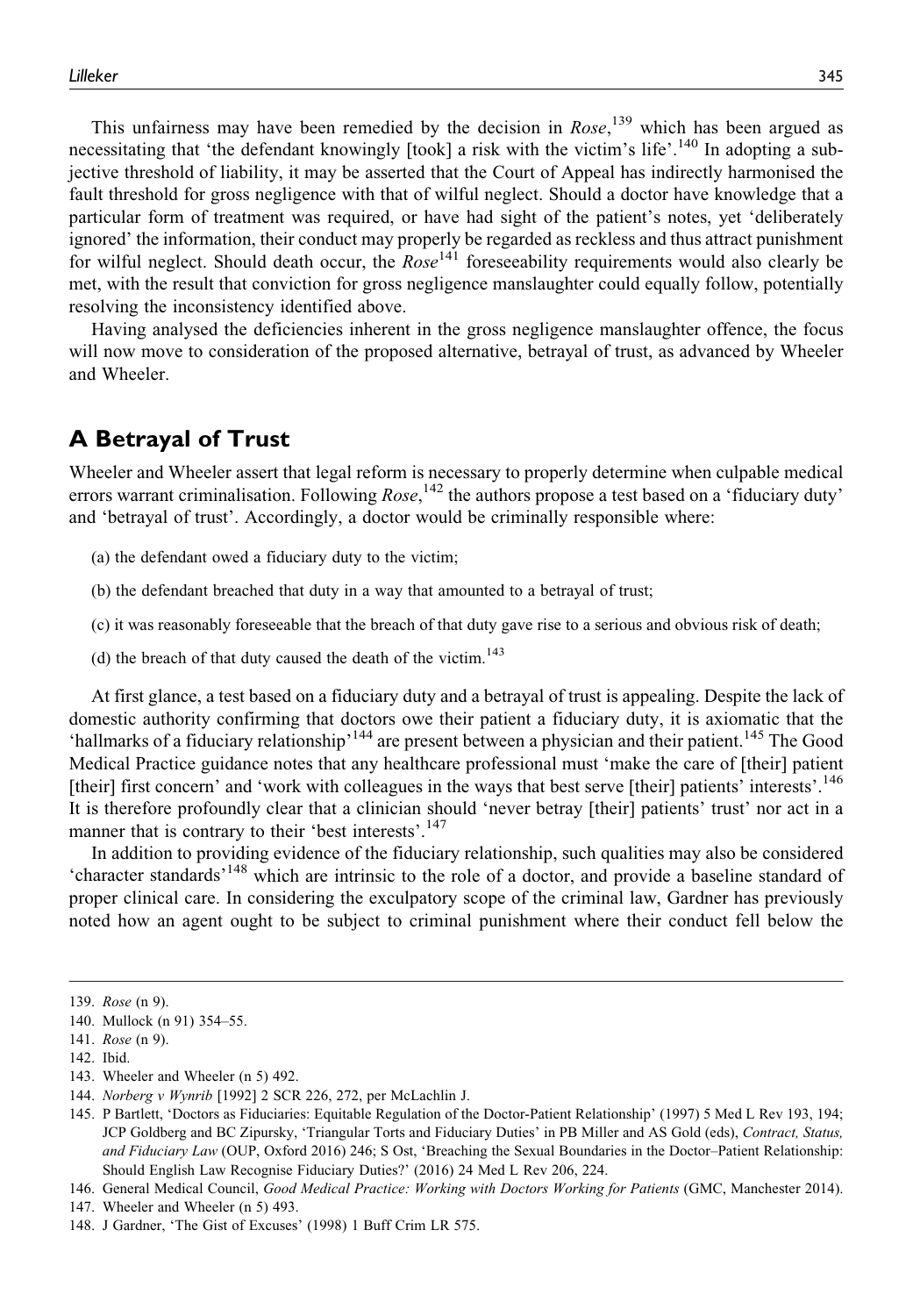'normative expectations' demanded of them by their 'role'.<sup>149</sup> Consequently, a doctor whose gross negligence causes the death of their patient warrants criminal punishment, as in failing to meet the standards of the reasonably competent physician, their behaviour demonstrates that they lack the necessary character traits and competence for the position. Controversially, for Gardner, where the conduct in question falls far below that required by their role, a lack of capacity to meet 'normative expectations' will not exculpate, it merely confirms their lack of suitability for the role.<sup>150</sup> If this is applied to Doctors Prentice and Sullman, despite their lack of training and proper supervision while performing the procedure,<sup>151</sup> their fatal injection of vincristine intrathecally, rather than intravenously, would render them both the appropriate subjects of punishment.

Given that their negligence was largely the result of institutional errors,<sup>152</sup> as opposed to individual mistakes, that Gardner's test would inculpate both doctors demonstrates how isolated focus on the role of the defendant as a means to determine their culpability produces an excessively harsh result. In order to prevent excessive criminality, consideration ought to be given not only to an agent's role, but the extent to which their failure to comply with the standards demanded of them demonstrates 'vice'.<sup>153</sup> However, as opposed to indifference, the conduct of Doctors Prentice and Sullman epitomises the paradigm of excusable fatal clinical errors.

While Dr Prentice expressed concern at administering the vincristine, demonstrating awareness of his own professional limitations, he only agreed to perform the procedure under supervision.<sup>154</sup> Rather than being insufficiently motivated by the interests of his patient, this demonstrates that he sought to avoid any potential harm caused by his inexperience. Although the failure to check the drug label may appear to be an elementary error, given his mistaken belief as to the degree of supervision that was being performed by Dr Sullman,<sup>155</sup> the fact that Sullman personally 'handed [both] syringes [to him]',<sup>156</sup> and his lack of knowledge of the drastic consequences should vincristine be injected intrathecally,<sup>157</sup> it is arguable that he would have given no thought to the possibility of taking such precautions. Rather, it is likely that he would have acted under the mistaken belief that should his conduct expose the patient to any risk, he would have been stopped prior to injecting the drug. As such it is clear that Dr Prentice took all the necessary steps that he considered necessary to safely deliver the medication.

As to Dr Sullman, due to his mistaken belief as to the true extent of his supervisory role,<sup>158</sup> it is arguable that he formed a wrongful belief as to the possibility that Dr Prentice may administer the drug in the incorrect way. Critically, given his unawareness of what was required of him in the circumstances,<sup>159</sup> the formation of this belief is one which is neither unreasonable nor attributable to any culpable prior choice. While both doctors ought to have ensured that they fully understood the nature of their respective roles, and the limits of their combined expertise, poor communication skills can hardly be regarded as a vice worthy of penal sanctions. Fittingly, Wheeler and Wheeler would exculpate errors attributable to 'inadequate training',<sup>160</sup> thus rejecting strict conformity with Gardner's model. However, a betrayal of trust manifested through conduct which is contrary to the best interests of any patient is arguably the clearest indication that a doctor has acted inconsistently with the 'normative expectations' of their role, making a jury likely to convict.

150. Ibid 587.

- 153. V Tadros, 'The Characters of Excuse' (2001) 21 OJLS 495, 516.
- 154. Prentice; Sullman (n 151) 324.

- 156. Ibid 328.
- 157. Ibid 325.
- 158. Ibid 324, 326, 328.
- 159. Ibid 324, 326.
- 160. Wheeler and Wheeler (n 5) 495.

<sup>149.</sup> Ibid 584–585.

<sup>151.</sup> R v Prentice; R v Sullman [1994] QB 302 at 325–26, 328.

<sup>152.</sup> G Slapper, 'Manslaughter, Mens Rea and Medicine' (1994) 144 NLJ 941.

<sup>155.</sup> Ibid.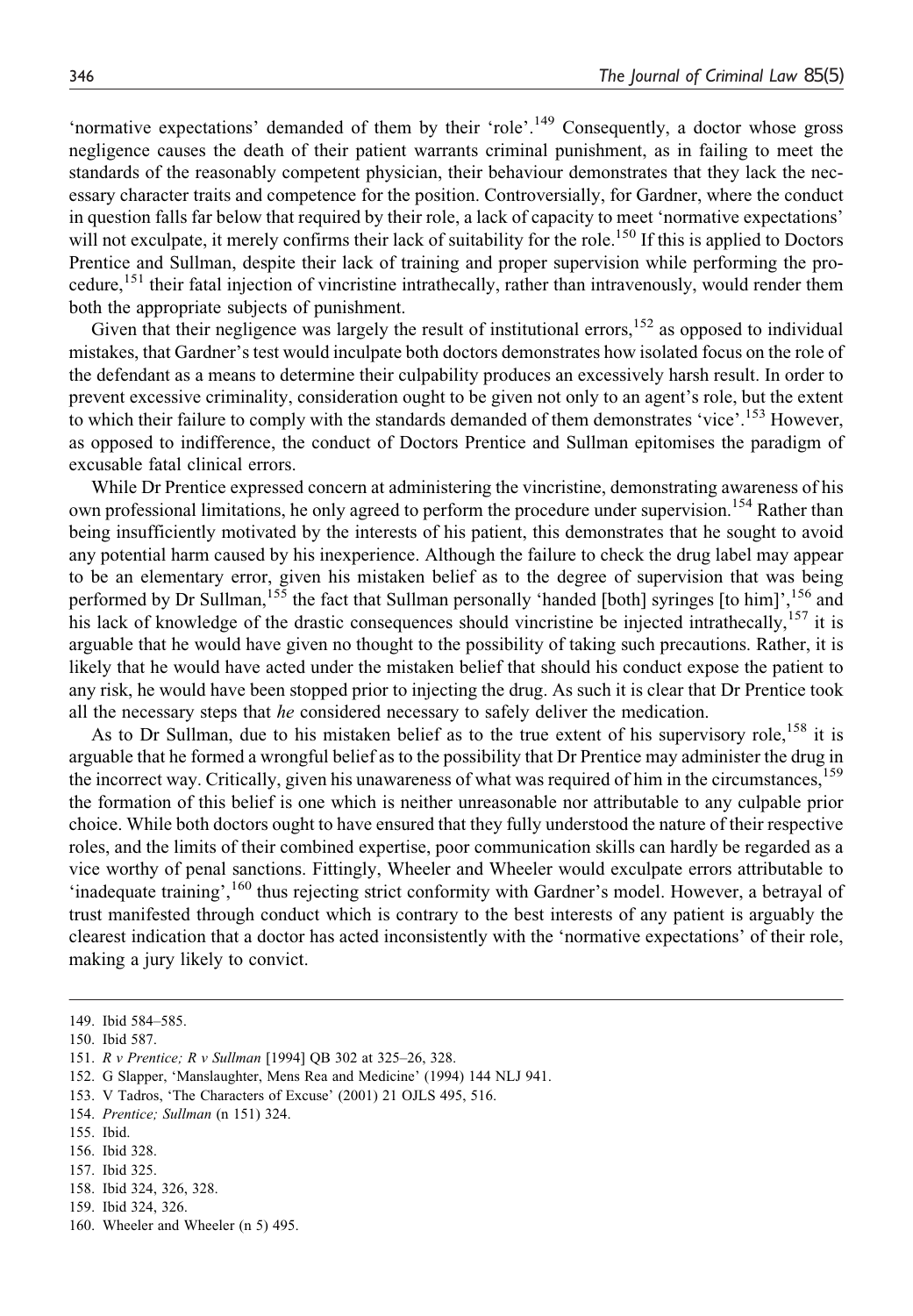Leaving aside cases where a clinician intentionally harms their patient, it is submitted that no clearer indication of a doctor's failure to properly carry out their mandated duty can be demonstrated than by conduct which amounts to a betrayal of trust. The Law Commission has previously noted how despite the lack of subjective fault, punishment for death resulting from gross negligence is hardly unprincipled,<sup>161</sup> as in most instances, the defendant has willingly agreed to perform a particular role for personal gain.<sup>162</sup> As a 'special functionary', it is therefore not possible to forgive their failure to recognise the consequences of their behaviour.<sup>163</sup> Even though the altruistic nature of healthcare professional should not be overlooked, replacing the test for gross negligence with one based on a betrayal of trust may therefore be defended as ensuring that only healthcare professionals who truly warrant punishment are subject to penal sanctions. However, as will be subsequently argued, in exculpating the conduct of those such as Honey Rose, yet extending punishment to the truly inadvertent defendants who do not demonstrate indifference to the welfare of their patients, such as Dr Adomako, this argument does not hold true.

Wheeler and Wheeler claim that in contrast to the illusive circularity of gross negligence, a betrayal of trust also benefits from 'intuitive' simplicity and ease of application.<sup>164</sup> As previously noted, the precise point at which negligence becomes criminal has historically been problematic.<sup>165</sup> By way of contrast, Wheeler and Wheeler believe that both 'betrayal' and 'trust' are 'plain everyday English words', being frequently employed in a variety of everyday settings. Conduct amounting to a betrayal of trust results in a 'gut feeling' that the defendant warrants punishment, so the test proposed by the authors does not require any detailed legal explanation.<sup>166</sup> Given the significant role that the public play in our criminal justice system, it is imperative that the criminal law is free of unnecessary technicalities and words which amount to no more than a legal fiction.<sup>167</sup> The criminal law 'expresses the morality of the simple man', and to ensure that the public understand why an individual has been found guilty, the law ought to be articulated in plain terms.<sup>168</sup> Accordingly, adopting the language of betrayal of trust could potentially introduce greater clarity into the law.

Replacing gross negligence with a 'visceral' test may be considered a solution which is far more than a semantic change. The confusion created by gross negligence is such that in seeking to determine when to pursue charges against the errant physician, prosecutors rely on 'gut instinct',169 as do members of the jury.<sup>170</sup> A shift within the substantive law to a betrayal of trust test would therefore harmonise the standards employed by both prosecutors and jurors with the ingredients of the offence.<sup>171</sup> Within a medical context, gross negligence is hardly a matter of 'science', but rather one of 'gut feeling and  $\dots$  fairness',<sup>172</sup> and given that its true meaning is hidden to all, continued reliance on the term is questionable.<sup>173</sup> Removing uncertainty by aligning the law with a test based on a betrayal of trust may therefore be an eminently logical suggestion.

In addressing the role of experts, by adopting a betrayal of trust test, the role of the expert at trial would be reduced.<sup>174</sup> As opposed to efforts to fix the conduct of the defendant 'on a sliding scale for

164. Wheeler and Wheeler (n 5) 494.

- 166. Wheeler and Wheeler (n 5) 494.
- 167. SH Pillsbury, Judging Evil: Rethinking the Law of Murder and Manslaughter (New York University Press, New York 1998) 73.
- 168. GH Gordon, 'Subjective and Objective Mens Rea' (1975) 17 CLQ 355, 375.
- 169. Quick, 'Medicine, Mistakes and Manslaughter' (n 1) 193.
- 170. Wheeler and Wheeler (n 5) 494.
- 171. Ibid.

- 173. Quick, 'Medicine, Mistakes and Manslaughter' (n 1) 193.
- 174. Wheeler and Wheeler (n 5) 494.

<sup>161.</sup> Law Commission (n 23) [5.36].

<sup>162.</sup> Ibid [5.37].

<sup>163.</sup> Ibid.

<sup>165.</sup> P Dean, 'Manslaughter and Dangerous Driving' (1937) 53 LQR 380, 383.

<sup>172.</sup> O Quick, 'Medical Manslaughter—Time for a Rethink?' (2017) 85 Med Leg J 173, 178.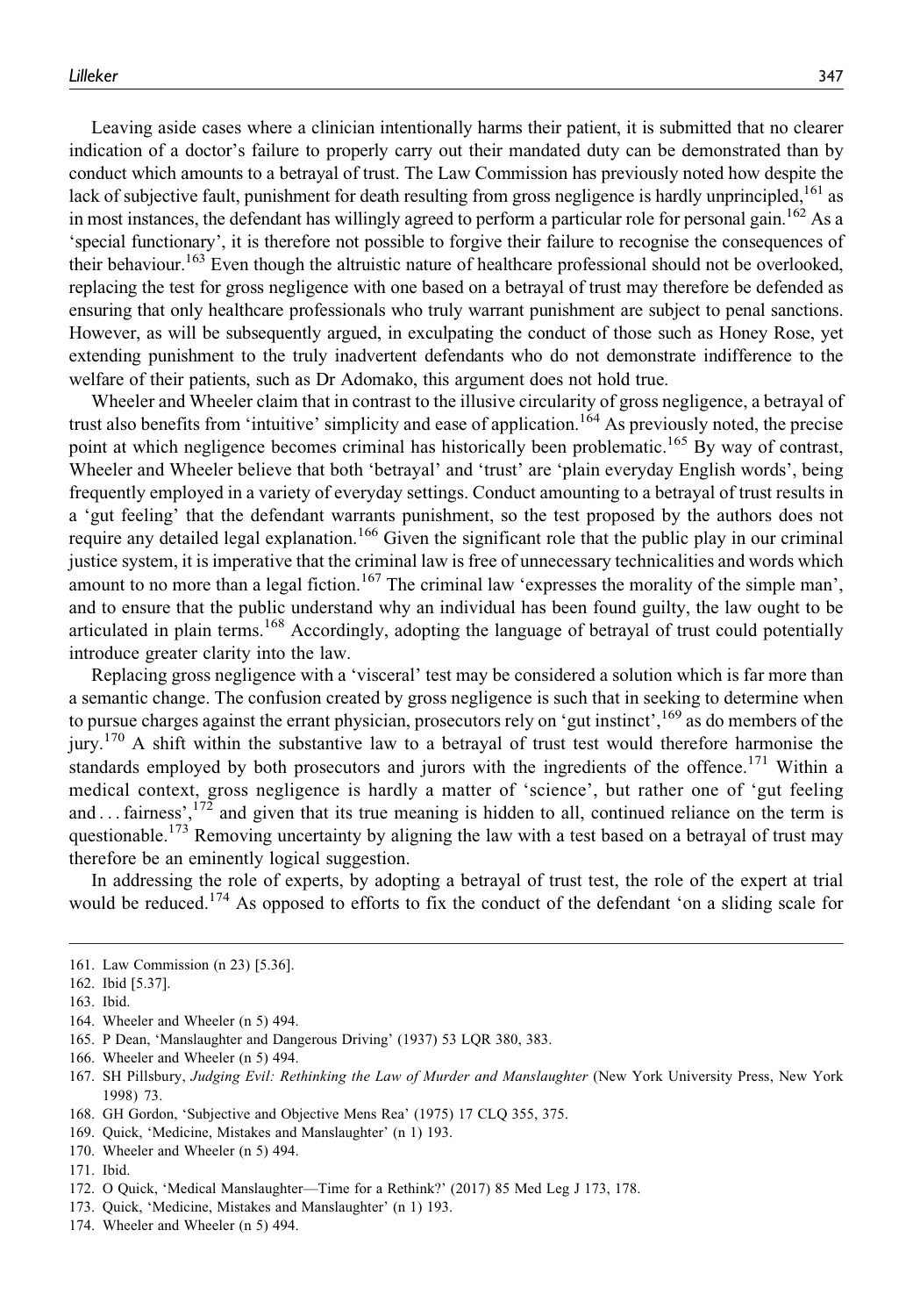which they have no personal point of reference',<sup>175</sup> under the authors' test, the jury would only need to answer a simple question: Did the doctor 'betray the trust [of their patient?]'.<sup>176</sup> It is arguable that the clarity within the authors' proposals could also extend to the pre-trial stage. More specifically, since any expert would not be required to grapple with gross negligence, but rather apply their 'intuitive test',<sup>177</sup> the prospect of fictional definitions being employed to evaluate the conduct of the doctor would be removed.

Applying the betrayal of trust test to more contemporary case law than examined by Wheeler and Wheeler produces some defensible outcomes. For example, notwithstanding the presence of 'classic and persistent signs of infection',<sup>178</sup> in failing to identify and treat the post-operative complications of the deceased, the conduct of the two senior house officers in *Misra and Srivastava*<sup>179</sup> may be regarded as being worthy of criminal punishment.<sup>180</sup> Their clinical failures evinced behaviour indicative of subjective fault,<sup>181</sup> with their conduct displaying a disregard for the victim's health.<sup>182</sup> Despite their assertations that they had 'done [their] best' and '[acted] in good faith',<sup>183</sup> when viewed against the backdrop of sustained and blatant symptoms of infection, and their failure to appropriately respond to these, it is inconceivable that the welfare of their patient was their primary concern.<sup>184</sup> The catalogue of errors within their conduct, namely the failure to take blood cultures,<sup>185</sup> and the indifference to the blood tests undertaken by their colleagues,<sup>186</sup> all produce the 'visceral gut feeling'<sup>187</sup> that both house officers betrayed their patient's trust. The level of care delivered 'did not even begin to approach the standard  $\dots$  expected of them',<sup>188</sup> with the result that it is difficult to reach a conclusion that they ever acted in the best interests of their patient. Accordingly, under both gross negligence and an approach based on a betrayal of trust, both house officers would rightly be held criminally responsible.

The benefits of a binary test are equally apparent when the conduct of Dr Kovvali<sup>189</sup> is examined. An out of hours locum doctor, Dr Kovvali was sent to examine Andrew Fellows, following a call made by his mother to Prime Care.<sup>190</sup> Notwithstanding the presence of 'classic signs of diabetic ketoacidosis',<sup>191</sup> Dr Kovvali presented himself with no medical equipment, failed to undertake a physical examination of the patient, or perform a blood sugar test, and falsified his attendance log.<sup>192</sup> Given the nature of his clinical failures, the conduct of Dr Kovvali is clearly grossly negligent, and also a breach of his fiduciary duty amounting to a betrayal of trust. An agent whose actions are the product of a 'fault of character' can be considered the proper subject of 'moral blame',<sup>193</sup> and when viewed as a whole, the clinical failures of Dr Kovvali may be characterised as being the product of gross indifference to the welfare of his

175. Ibid.

- 176. Ibid.
- 177. Ibid.
- 178. Misra and Srivastava (n 12) [4].
- 179. Misra and Srivastava (n 12).
- 180. Crosby (n 80) 242–43.
- 181. Griffiths and Sanders (n 1) 125.
- 182. Tadros (n 103) 85.
- 183. Misra and Srivastava (n 12) [23].
- 184. Tadros (n 103) 85.
- 185. Misra and Srivastava (n 12) [9].
- 186. Ibid [11].
- 187. Wheeler and Wheeler (n 5) 494.
- 188. Misra and Srivastava (n 12) [18].
- 189. Kovvali (n 12).
- 190. Ibid [2]–[4].
- 191. Ibid [8].
- 192. Ibid [4], [20].
- 193. RB Brandt, 'Blameworthiness and Obligation' in AI Melden (ed), Essays in Moral Philosophy (University of Washington Press, Seattle 1958) 12.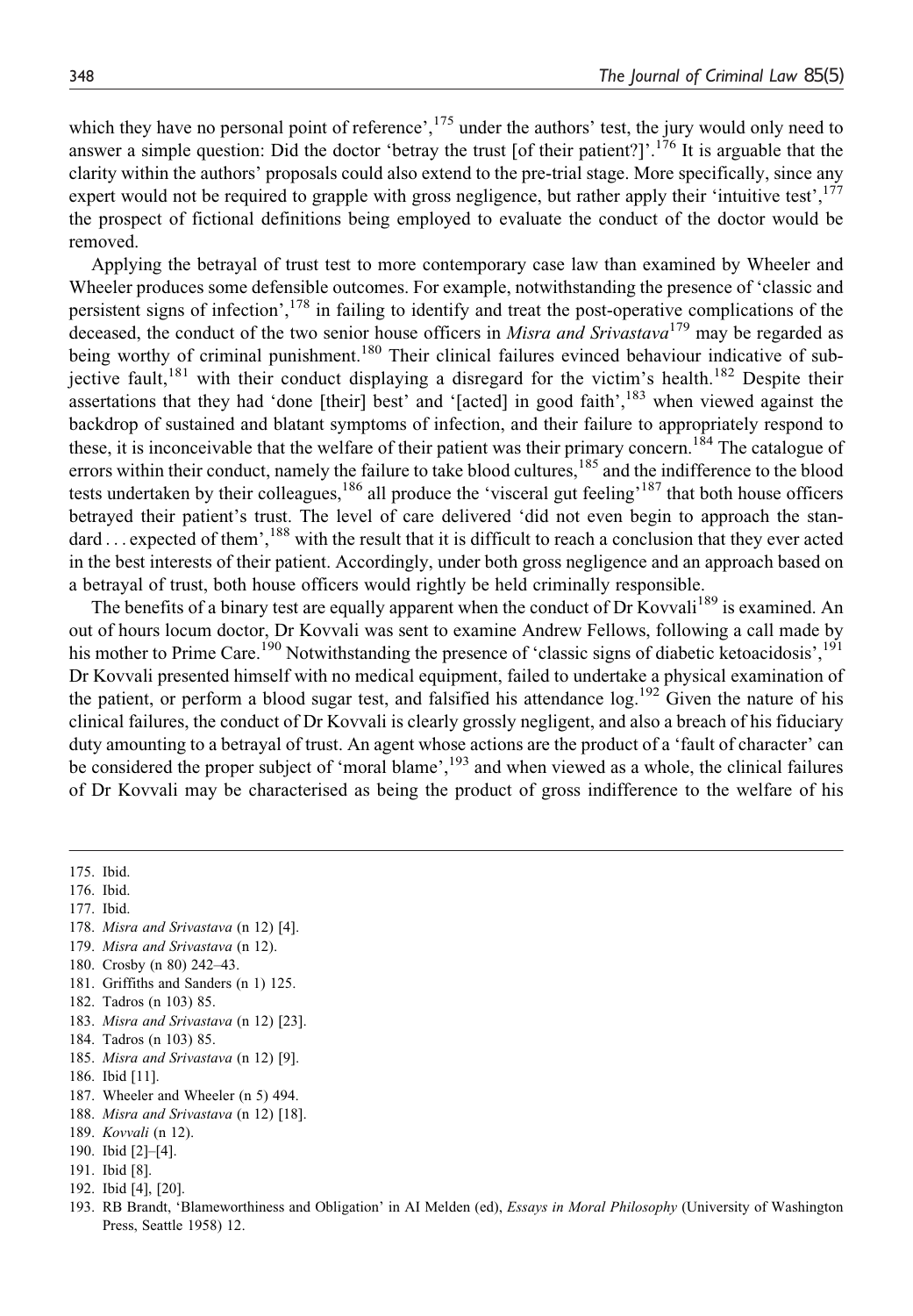patient. In providing evidence of a reprehensible character, it is only fitting that a betrayal of trust test inculpates such conduct.

On the other hand, the exculpatory properties of the authors' test are apparent when the conduct of Dr Rudling<sup>194</sup> is scrutinised. When faced with the symptoms displayed by the patient, 'no guidelines' existed as to the most appropriate course of conduct for a GP to take.<sup>195</sup> Accordingly, other GP's may have also chosen not to arrange a home visit, with the result that the patient's condition would have remained hidden.196 The limits of any GP to carry out face-to-face assessments must be acknowledged,<sup>197</sup> and even the most vehement critic of the medical profession would surely agree that Dr Rudling's failure to personally examine a patient with symptoms which 'might concern a  $GP<sup>198</sup>$ is from an academic perspective, far from a breach of her fiduciary duty in a way that amounts to a betrayal of trust.

As a proposal to remedy the inconsistencies present within the offence of gross negligence manslaughter, in light of the cases examined, the test advocated by Wheeler and Wheeler may therefore be considered a sound solution, which not only introduces much needed clarity, but sets the threshold of criminal responsibility at an appropriate level. However, notwithstanding the cogency of their arguments, a number of doubts may be cast on the efficacy of their claims. The ensuing discussion of the betrayal of trust test will highlight how the reconceptualised offence cannot be adopted in its current form as a solution to the issues raised by prosecutions for medical manslaughter.

#### **Betrayal of Trust—An Unworkable solution?**

When subject to closer examination, doubts may be cast on both the ingredients of the novel offence, and its application to the existing case law. Adopting the concept of betrayal of trust as the threshold of culpability, Wheeler and Wheeler note that this is similar to a breach of a fiduciary duty.199 The 'unique' nature of the doctor/patient relationship satisfies the ingredients of 'loyalty and responsibility'<sup>200</sup> that are central to the fiduciary role, with this requirement then employed as the initial element of the reconceptualised test. However, despite their reasoning, it is questionable whether the concept of a fiduciary duty is preferable to the existing concept of a duty of care. While it is true that reliance on the 'ordinary principles' of negligence within the current law has caused problems,<sup>201</sup> as noted above, such issues are of little concern when assessing the criminality of any doctor's conduct. As with the concept of a 'duty of care', the notion of a fiduciary duty is equally a creature of civil law, therefore the well-worn criticisms that apply to  $Adomako^{202}$  regarding the use of the civil law to shape the limits of a criminal offence would surely still remain. More importantly, while the notion of a 'duty of care' is arguably well known among the public, the same cannot be said in relation to the concept of a fiduciary duty. The authors acknowledge the difficulties of definition that have troubled the courts when seeking to elucidate the true nature of a 'fiduciary relationship',<sup>203</sup> and in light of these struggles, it is arguable that explaining the concept to a jury would surely be problematic.

Equally, notwithstanding that the proposed offence omits references to a duty of care, given their penchant for the *Bolam* test,<sup>204</sup> it is possible that under the reconceptualised test, experts will continue to

199. Wheeler and Wheeler (n 5) 493.

204. Quick (n 40) 109.

<sup>194.</sup> Rudling (n 12).

<sup>195.</sup> Rudling (n 12) [27].

<sup>196.</sup> Ormerod and Laird (n 25) 592.

<sup>197.</sup> Rose (n 9) [39].

<sup>198.</sup> Rudling (n 12) [36].

<sup>200.</sup> Ibid 501.

<sup>201.</sup> Virgo (n 11); Phillips (n 11); Oliphant (n 11); Reed (n 11); Herring and Palser (n 11).

<sup>202.</sup> Adomako (n 10).

<sup>203.</sup> Wheeler and Wheeler (n 5) 493.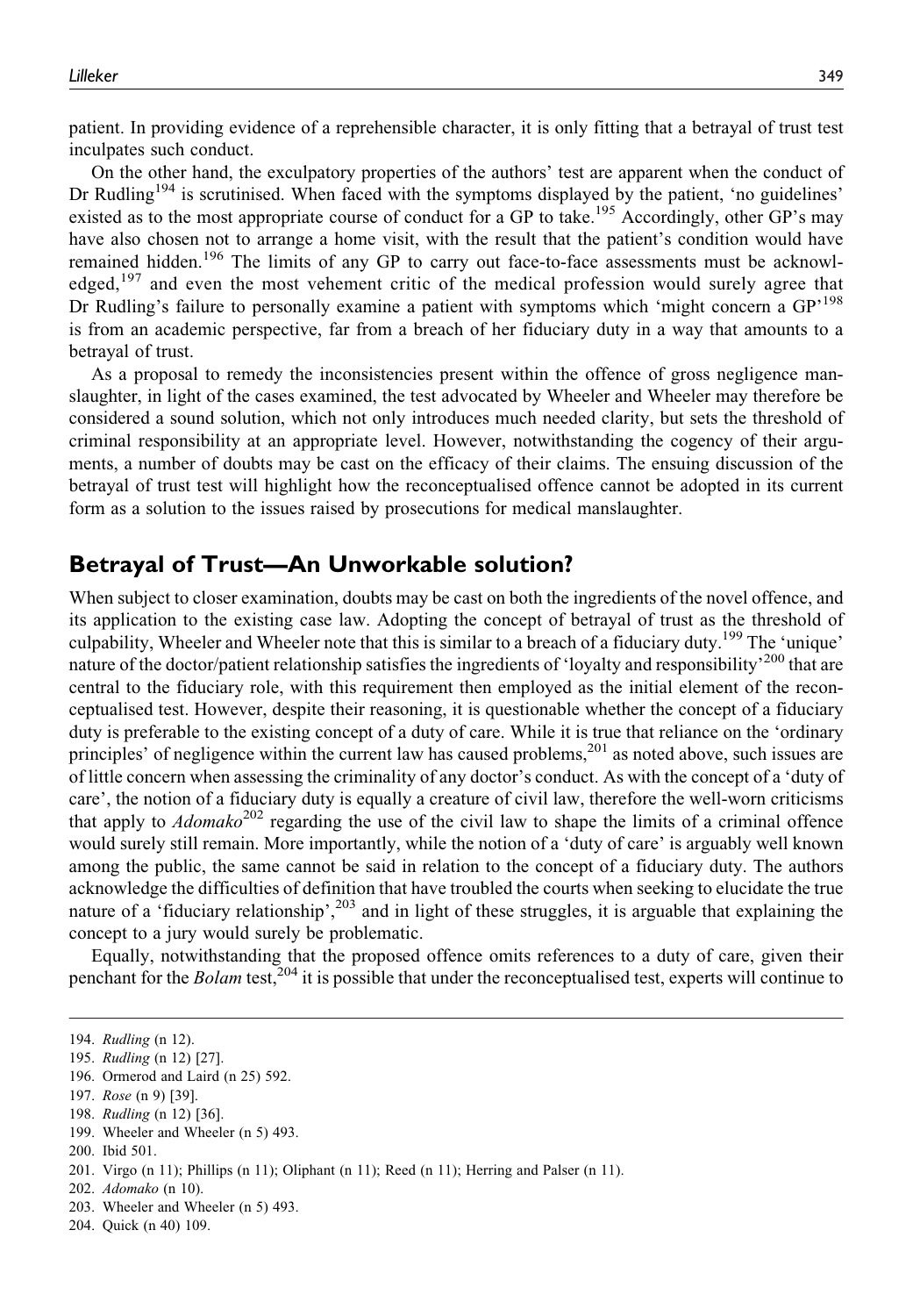use the language of negligence, or more specifically, the standard of the reasonably prudent doctor. As a result, jurors may be left asking when clinical conduct that falls below that of the reasonably prudent clinician amounts to a breach of the doctor's fiduciary duty. As the nature of the breach of duty is the critical issue in cases of medical manslaughter, a preferable alternative would surely be to employ the notion of a betrayal of trust alongside the well-established concept of a duty of care. The jury could then be directed to consider whether the doctor breached their duty of care in a manner that amounts to a betrayal of trust. The requirement of a betrayal of trust could therefore operate as a clearer explanation of conduct that demonstrates 'such disregard for the life and safety of others as to amount to a crime'.<sup>205</sup> This would encapsulate only the most reprehensible acts as enshrined in Bateman.<sup>206</sup> Importantly, removing the reference to a fiduciary duty would prevent technical concepts better reserved for the law of trusts from inhibiting the potential clarity that the test proposed by the authors seeks to introduce.

However, where a doctor has committed a clinical error sufficient to attract civil liability, it is not their 'loyalty' to the patient that is being subject to scrutiny.<sup>207</sup> Rather, the issue is whether they 'fail[ed] to exercise reasonable care and skill'.<sup>208</sup> As the values protected by the fiduciary relationship are not engaged by the doctor's conduct, the concept of a fiduciary duty is inappropriate.<sup>209</sup> Since claims which are centred on the 'failure [of the doctor] to exercise reasonable care and skill when diagnosing or treating a patient' ought to remain the preserve of tort law,<sup>210</sup> it is debatable as to why the concept ought to be used to determine the limits of criminal liability for fatal clinical errors.

Any additional clarity brought to the law by the concept of a betrayal of trust test is also reliant upon the terms 'betrayal' and 'trust' being easily understood, which when subject to further scrutiny, may be doubted. Although both are 'everyday English words',<sup>211</sup> the notion that in themselves, ordinary words will be well understood and familiar to jurors is something of a misconception.<sup>212</sup> The Criminal Law Revision Committee famously considered the notion of 'dishonest appropriation' to be one which would be 'easily understood',<sup>213</sup> yet dispute for nearly half a century at the highest judicial level relating to the true meaning of the terms 'appropriation'<sup>214</sup> and 'dishonesty'<sup>215</sup> indicates otherwise. Similarly, the terms 'intention'<sup>216</sup> and 'recklessness'<sup>217</sup> are 'ordinary words of the English language',<sup>218</sup> yet their true meaning has been the subject of prolonged debate.<sup>219</sup> In addition to a breach of loyalty, the dictionary interpretation of 'betrayal' is to 'act treacherously  $\dots$ ,<sup>220</sup> while common synonyms for the term,

- 210. Ibid.
- 211. Wheeler and Wheeler (n 5) 494.
- 212. Large v Mainprize [1989] Crim LR 213, 213–14.
- 213. Criminal Law Revision Committee, Eighth Report: Theft and Related Offences, Cmd 2977 (1966) [34]–[39].
- 214. Lawrence v Metropolitan Police Commissioner [1972] AC 626; R v Morris [1984] AC 230; DPP v Gomez [1993] AC 442; R v Hinks [2001] 2 AC 241.
- 215. R v Feely [1973] QB 530; R v Ghosh [1982] QB 1053; Ivey v Genting Casinos UK Ltd (t/a Crockfords Club) [2017] UKSC 67; R v Booth [2020] EWCA Crim 575.
- 216. Hyam v DPP [1975] AC 55; R v Moloney [1985] AC 905; R v Hancock; R v Shankland [1986] AC 455; R v Nedrick [1986] 1 WLR 1025; R v Woollin [1999] 1 AC 82; R v Matthews; R v Alleyne [2003] EWCA Crim 192.
- 217. R v Cunningham [1957] 2 QB 396; R v Caldwell [1982] AC 341; R v Lawrence [1982] AC 510; R v G; R [2003] UKHL 50, [2004] 1 AC 1034; Attorney General's Reference (No 3 of 2003) [2004] EWCA Crim 868.
- 218. D Ormerod and K Laird, Smith and Hogan's Text, Cases, and Materials on Criminal Law (13th edn OUP, Oxford 2020) 96.
- 219. G Williams, 'Recklessness Redefined' (1981) 40 CLJ 252; J McEwan and J Robillard, 'Recklessness: The House of Lords and the Criminal Law' (1981) 1 LS 267; G Williams, 'Intention and Recklessness Again' (1982) 2 LS 189; G Williams, 'The Unresolved Problem of Recklessness' (1988) 8 LS 74; AP Simester, 'Murder, Mens Rea, and the House of Lords—Again' (1999) 115 LQR 17; Cath Crosby, 'Recklessness—The Continuing Search for a Definition' (2008) 72 JCL 31.
- 220. Oxford University Press, Oxford English Dictionary (7th edn OUP, Oxford 2012) 61.

<sup>205.</sup> Bateman (n 12) 12, per Lord Hewart CJ.

<sup>206.</sup> Ibid.

<sup>207.</sup> A Grubb, 'The Doctor as Fiduciary' (1994) 47 CLP 311, 323.

<sup>208.</sup> Ibid.

<sup>209.</sup> Ibid.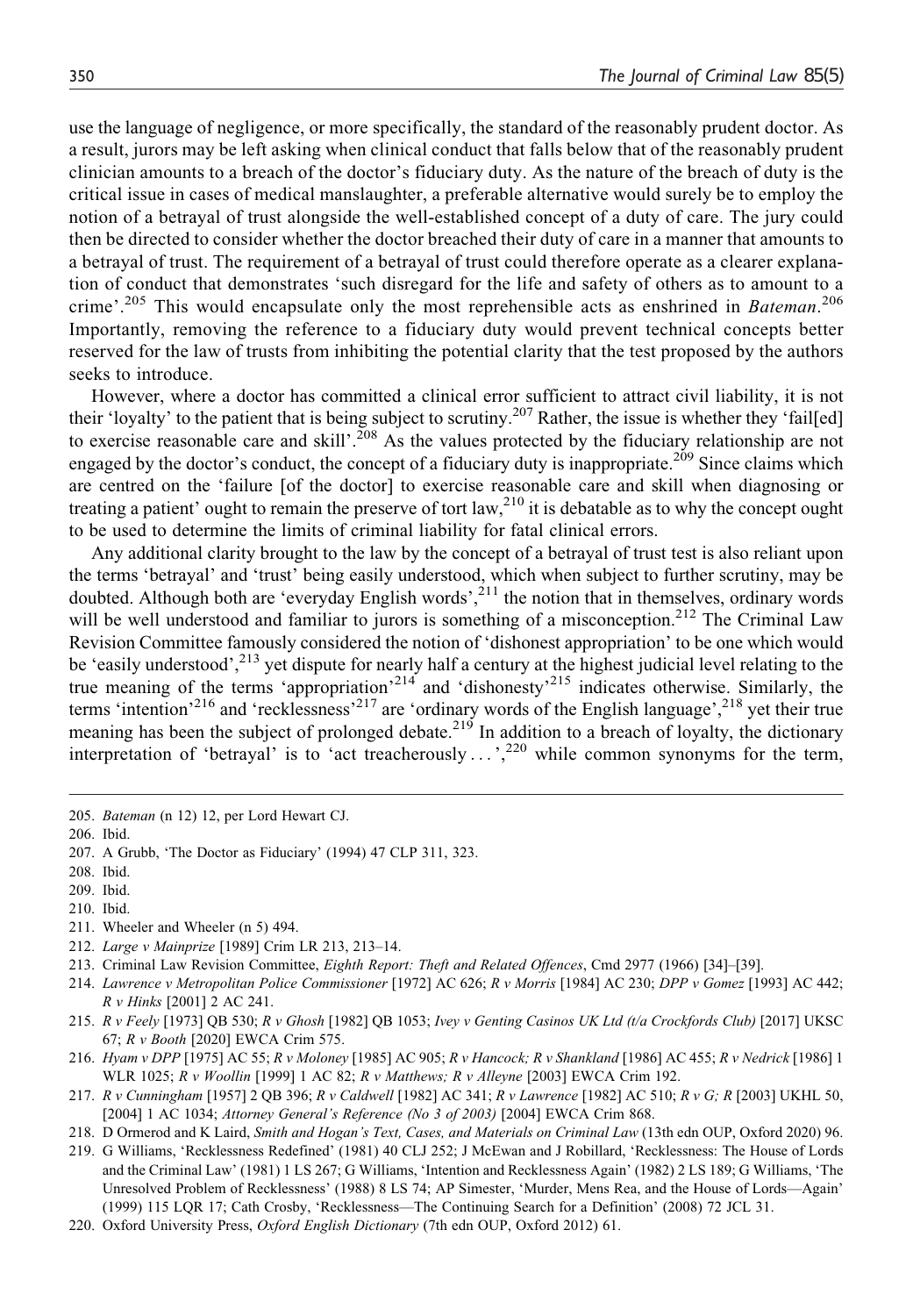namely 'double cross', '[backstabber]' and 'sell out',<sup>221</sup> all indicate some degree of subjective fault, possibly even an intention to cause harm. Given the lack of definition within the test, jurors may interpret a betrayal of trust as requiring a higher form of subjective fault than required under  $Rose$ ,  $222$  and be reluctant to convict absent evidence that the defendant doctor intended to harm their patient. Alternatively, they may think that any mistake by a doctor amounts to a betrayal of trust, and convict for minor mishaps which gross negligence manslaughter would currently not encompass. Although the authors consider that the terms 'betrayal' and 'trust' 'do not require technical explanation',<sup>223</sup> reliance on 'plain English words', with no further judicial clarification does little to promote uniform application of the law.<sup>224</sup> The lack of clarity provided by the test for gross negligence has long been criticised as being vulnerable to 'inconsistent verdicts',<sup>225</sup> with the law failing to safeguard against juror bias.<sup>226</sup> While Wheeler and Wheeler do refer to the 'duty to act with loyalty and good faith' as being 'at the heart of [their] test',<sup>227</sup> effectively offering further guidance on what amounts to a betrayal of trust, absent express inclusion in the ingredients of their offence, there is no guarantee that jurors will rely on these terms when assessing the criminality of any doctor's conduct. Without a codified interpretation of what amounts to a betrayal of trust, the test as advanced by the authors has the potential to preserve the worrying levels of inconsistency and unfairness that plagues gross negligence.

In support of their reconceptualised offence, Wheeler and Wheeler cite prosecutions brought under s 4 Fraud Act 2006, noting that at present, jurors are familiar with determining the guilt of a defendant based on 'breaches of position of trust'.<sup>228</sup> Given that the threshold for a 'breach of trust' is lower than a 'betrayal', the authors note that juries would not face any real difficulties distinguishing whether the conduct of any clinician amounted to a betrayal of trust.<sup>229</sup> This is in marked contrast to gross negligence, where the jury lack any true measure of when conduct is either criminal or civil.

However, while jurors may face little difficulty determining the guilt of a defendant for the purposes of an offence contrary to s 4, it is submitted that within the context of culpable clinical harm, the inherently complex nature of medicine is such that parallels with fraud by abuse of position are hardly illustrative. Irrespective of the actual position held by the defendant, 'safeguard[ing] or not act[ing] against, the financial interests of another person<sup>230</sup> are duties that require little explanation. When assessing whether the defendant charged with an offence contrary the 2006 Act has committed a breach of trust, jurors therefore need little assistance in identifying the type of conduct that is at odds with the role that they occupy. The concepts of 'gain' and 'loss'<sup>231</sup> through illicit means are well understood, while the requirements that the defendant act 'dishonestly' and with an intention to 'make a gain for [themselves] or another',<sup>232</sup> or 'to cause loss to another or to expose another to a risk of loss',<sup>233</sup> serve to focus the mind of the jury on whether the conduct of the defendant amounted to a 'breach of trust'. As a result, jurors can use their life experience to determine whether the conduct of the defendant satisfies the elements of the offence.

230. Fraud Act 2006, s 4(1)(a).

- 232. Ibid, s 4(1)(c)(i).
- 233. Ibid, s  $4(1)(c)(ii)$ .

<sup>221.</sup> Oxford University Press, Concise Oxford Thesaurus (3rd edn OUP, Oxford 2007) 74.

<sup>222.</sup> Rose (n 9).

<sup>223.</sup> Wheeler and Wheeler (n 5) 494.

<sup>224.</sup> Criminal Law Revision Committee, Fourteenth Report: Offences against the Person, Cm 7844 (1980) [7].

<sup>225.</sup> CMV Clarkson, 'Context and Culpability in Involuntary Manslaughter: Principle or Instinct?' in A Ashworth and B Mitchell (eds), Rethinking English Homicide Law (OUP, Oxford 2000) 137.

<sup>226.</sup> N Hodson, 'Permission without Direction: Gross Negligence Manslaughter and Erasure following Bawa-Garba' (2019) 26 EJHL 183, 188.

<sup>227.</sup> Wheeler and Wheeler (n 5) 495.

<sup>228.</sup> Fraud Act 2006, s 4.

<sup>229.</sup> Wheeler and Wheeler (n 5) 498.

<sup>231.</sup> Ibid, s  $4(1)(c)(i) - (ii)$ .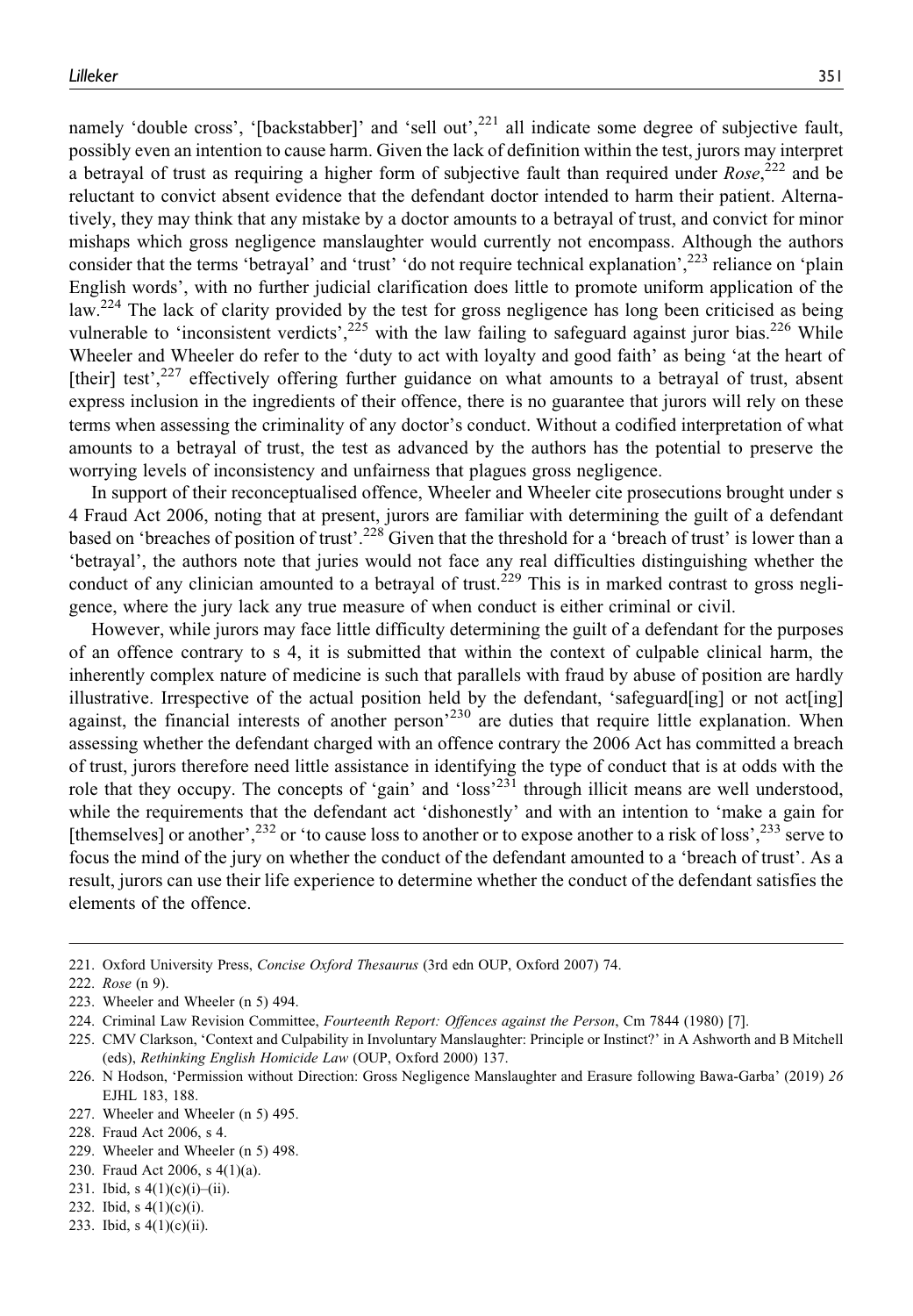By way of contrast, beyond superficial statements, without expert evidence, it is unlikely that most jurors would be able to explain the clinical responsibilities of the practitioner in the dock. Having regard to the distressing facts of medical manslaughter cases, and their unfamiliarity with medical matters, jurors may be unable to divorce the outcome of death from the question of whether the conduct of the defendant doctor amounts to a betrayal of trust. While it is true that jurors would be able to identify medical errors which are truly beyond the pale as amounting to a betrayal of trust, the same can be said of the test of gross negligence. More specifically, where the conduct is so inherently bad, a juror's absence of medical knowledge, and the potentially vague nature of gross negligence is hardly fatal, as the actions of the defendant doctor are so clearly beyond that of the reasonable practitioner to be criminal.

Even if jurors lack understanding of civil negligence, the concept nevertheless reinforces the salient point that not all fatal medical errors warrant criminal punishment. This has long been recognised as a redeeming factor within *Bateman*,<sup>234</sup> with the emphasis on the need for the negligence of the defendant to go 'beyond a mere matter of compensation between subjects',  $235$  clearly highlighting that criminal sanctions should not be pursued lightly.<sup>236</sup> When assessing the grossness of a doctor's conduct, the jury are therefore alert to the possibility that while blameworthy, the defendant doctor may not warrant criminal punishment. Absent any lesser fault standard to ground their assessment of a doctor's conduct, rather than evaluate the culpability inherent within the errant clinician's behaviour, jurors may simply conclude that in failing to preserve life where others would have, the doctor must have betrayed the trust of their patient, and therefore deserve punishment. A betrayal of trust test may consequently result in jurors adopting a particularly punitive view of any clinician in the dock.

Further, the claim that the intuitive nature a betrayal of trust test would reduce the possibility for the role of the jury to be usurped by the expert is also dubious.<sup>237</sup> Although experts may play a reduced role, as previously highlighted, under the proposals of Wheeler and Wheeler, jurors will still lack medical knowledge. Consequently, leaving aside truly abysmal clinical care, expert evidence would still be necessary, if not vital in difficult cases. A brief study of the reported cases reveals the condemnatory language employed by experts during the trial process, with the conduct of Dr Adomako lambasted as a 'gross dereliction of care',<sup>238</sup> and the optical failures of Honey Rose considered to be at the 'rock bottom' of care expected by any competent optometrist.<sup>239</sup> Given the 'visceral' nature of a betrayal of trust, $240$  it is not difficult to envisage emotive terms being seized upon by the jury as indicative of the defendant's guilt. Moreover, if jurors currently rely on gut instinct due to the lack of clarity provided by gross negligence, $^{241}$  and are still subject to persuasion by the expert, adopting a test based on 'gut instinct' here would hardly obviate the potential for jury usurpation. Rather, if their instincts are already being overridden by the evidence of experts, any shift to the test proposed by the authors would merely be a linguistic change that is still prone to such issues.

In support of their offence, Wheeler and Wheeler assert that due to the 'intuitive' nature of a betrayal of trust, the 'clarity' brought to the law would make it 'easier to pass the notional legal advice test'.<sup>242</sup> Accordingly, previously highlighted criticisms directed at the compliance of gross negligence manslaughter with Article 7(1) ECHR<sup>243</sup> could be remedied. However, it is debatable as to whether this holds true. As Fitzpatrick has highlighted, in addition to preventing the defendant from identifying why the

237. Wheeler and Wheeler (n 5) 494.

- 240. Wheeler and Wheeler (n 5) 494.
- 241. Ibid.
- 242. Ibid 498.
- 243. ECHR (n 50).

<sup>234.</sup> Bateman (n 12).

<sup>235.</sup> Ibid 11–12, per Lord Hewart CJ.

<sup>236.</sup> Simester and others (n 44) 432.

<sup>238.</sup> Adomako (n 10) 182.

<sup>239.</sup> Rose (n 9) [28].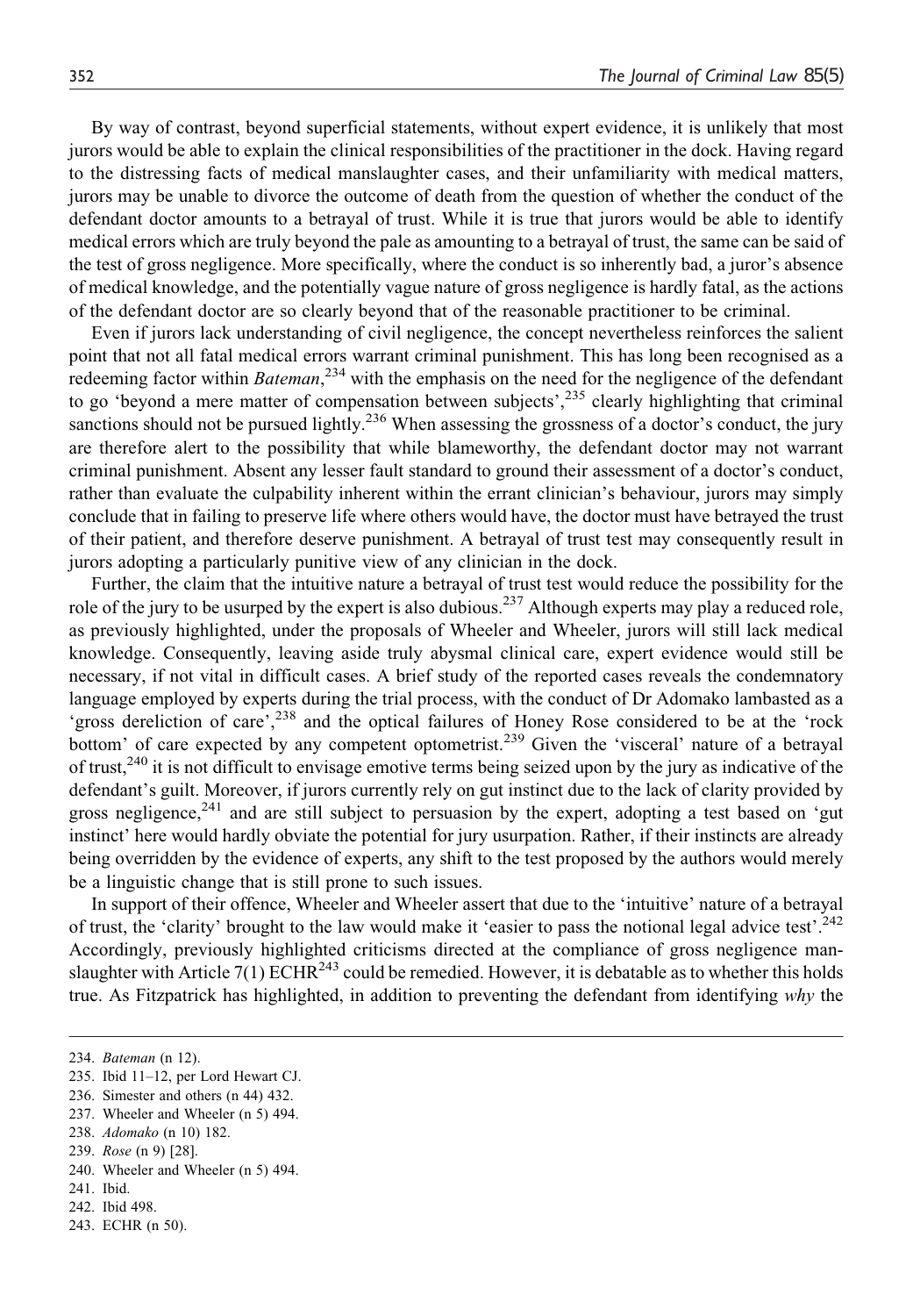jury regarded their behaviour as sufficiently gross as to be criminal, the offence of gross negligence equally fails to provide any clarification on the 'standard of grossness applied by the jury'.<sup>244</sup> This same criticism may be directed at the betrayal of trust test. When seeking guidance on when any breach of a fiduciary duty will become criminal, the defendant doctor is simply met with the answer, 'when the breach amounts to a betrayal of trust'. When the question of 'when does a breach of a fiduciary duty amount to a betrayal of trust' is then posed, the answer is simply 'when the jury considers it to be so'. No further information is available, and the defendant is denied any real objective criteria with which to determine when any medical error may attract criminal sanctions. Intuition is hardly a measurable concept, and what may be intuitive to a doctor, or a legal professional well versed in matters of fatal medical negligence may widely differ from that of the average juror. Rather than passing the 'notional legal advice test', the test proposed by the authors simply rephrases the time old question of 'when does negligence become sufficiently gross as to be criminal', to 'when does a breach of a fiduciary duty amount to a betrayal of trust', and 'what amounts to a betrayal of trust to be sufficiently bad as to be criminal'. In both instances, the answer is simply when the jury consider it to be so, with the result that under a betrayal of trust test, any doctor seeking to identify when they may be judged criminal is left fumbling for answers.

The reformulated offence as advocated by the authors may also be criticised for failing to address the previously discussed issues of moral luck. As outlined by Wheeler and Wheeler, only conduct resulting in death would attract criminal punishment.<sup>245</sup> Where a doctor breaches their fiduciary duty in a manner that amounts to a betrayal of trust, yet the death of the patient is avoided, criminal sanctions would not follow. In restricting their reconceptualised offence to fatal errors, the lack of any lesser offence for the practitioner who causes serious harm due to their betrayal of trust would therefore preserve the current position, with luck determining whether any errant clinician faces criminal prosecution for manslaughter. Although civil and regulatory sanctions are available,  $2^{46}$  if the concept of a betrayal of trust is so egregious that it warrants elevation to a threshold of criminality, it is questionable why a betrayal of trust resulting in serious harm should escape criminal punishment. Rather, it may be asserted that a betrayal of trust causing serious harm should also attract criminal sanctions in the form of a lesser included offence.

This criticism is mitigated by the alternative criminal sanctions that may follow where conduct sufficient to satisfy the betrayal of trust threshold only results in harm, as opposed to the death of the patient. A doctor who has subjective foresight of a serious and obvious risk of death, yet nevertheless takes that risk, resulting in serious harm to their patient, would surely be regarded as having breached their fiduciary duty in a manner that amounts to a betrayal of trust. As noted above, the offence of wilful neglect necessitates subjective fault,<sup>247</sup> and 'controversially', is not contingent on harm to the patient materialising.<sup>248</sup> Accordingly, as with reckless conduct that currently meets the threshold for gross negligence yet does not result in death, non-fatal betrayals of trust where the clinician is aware of the risks associated with their conduct may still face identical criminal sanctions. However, if as discussed above,  $Rose^{249}$  has harmonised the fault threshold for gross negligence with that of wilful neglect, in inculpating grossly negligent conduct amounting to a betrayal of trust, the authors' proposals will result in a return to the inconsistency for the fault levels between manslaughter and wilful neglect, as identified by Kazarian.<sup>250</sup>

<sup>244.</sup> Fitzpatrick (n 49) 130.

<sup>245.</sup> Wheeler and Wheeler (n 5) 492.

<sup>246.</sup> In particular, the GMC Sanctions Guidance notes that erasure from the medical may be considered a necessary sanction where the doctor 'seriously harms others' or 'abuses their position of trust', General Medical Council, GMC Sanctions Guidance (MPTS, 2018) paras 109C-D. Erasure may be the most germane sanction where the doctor's actions demonstrate subjective fault, General Medical Council, GMC Sanctions Guidance (MPTS, 2018) paras 129, 132.

<sup>247.</sup> Patel (n 134); Turbill (n 135) [13], [17].

<sup>248.</sup> O Quick, Regulating Patient Safety: The End of Professional Dominance? (CUP, Cambridge 2017) 117.

<sup>249.</sup> Rose (n 9)

<sup>250.</sup> Kazarian (n 137) 399–400.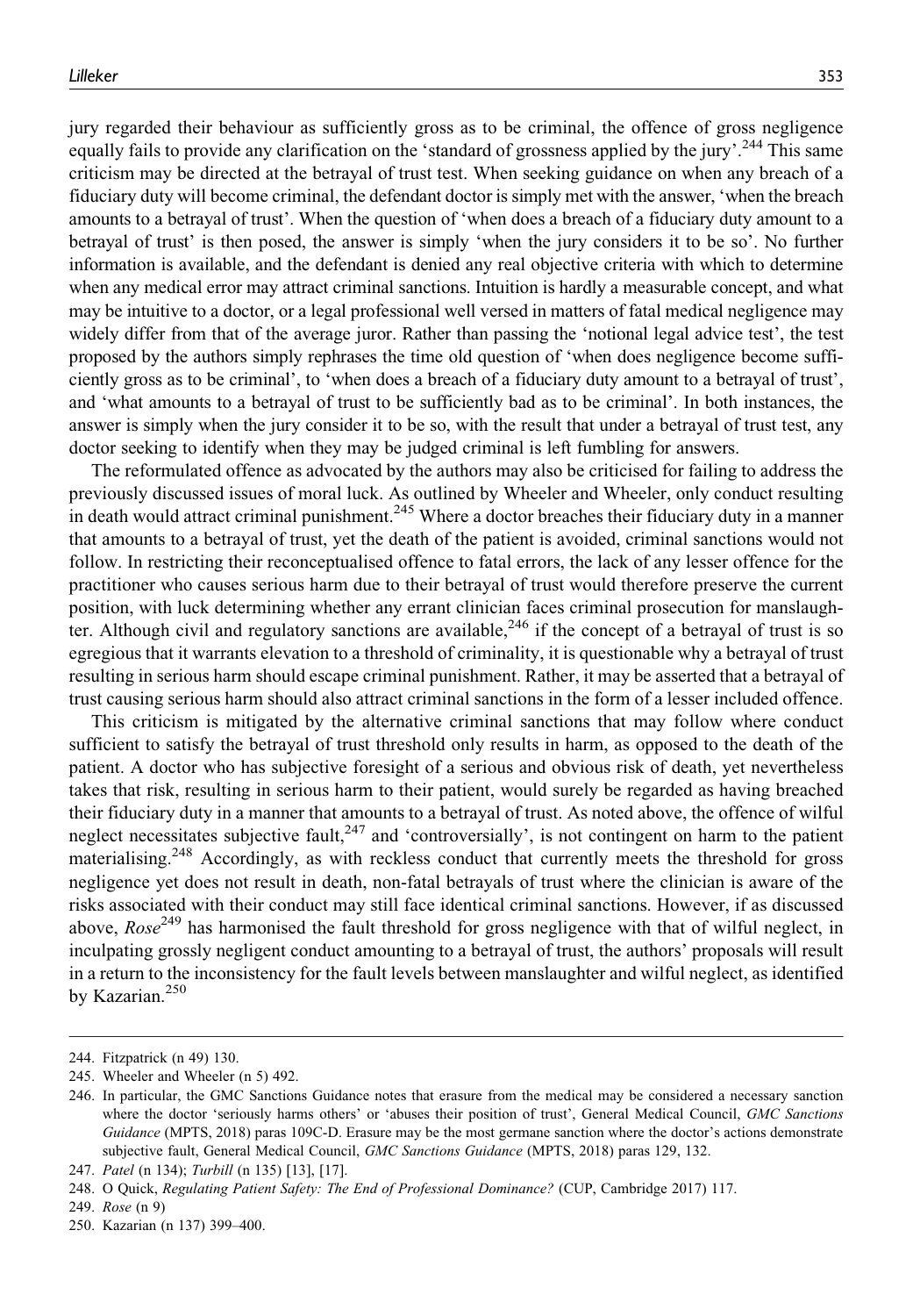From the perspective of fair labelling, the breadth of medical killings caught by the reconceptualised offence is also objectionable. At first glance, if the authors' proposals are successful in restricting criminal prosecution to those who have betrayed the trust of their patient in a morally blameworthy manner, the proposed reformulation may be praised for raising the threshold of criminality. Exculpating fatal medical errors committed in 'good faith',<sup>251</sup> the test would surely satisfy calls to ensure that only killings which deserve the stigmatic label of manslaughter result in prosecution. Yet on closer examination, the same flaws which beset the current law are present again in the reformed test. Although a jury may consider the doctor's mental state as being relevant to a betrayal of trust, deeming a doctor's willingness to run an unjustified risk as being contrary to the patient's best interests, and therefore criminal, under the authors' proposals, consideration is not expressly given to the doctor's awareness of the risks associated with their conduct at the time of acting. As a result, it bridges both objective and subjective *mens rea*, encompassing conduct which at present amounts to gross negligence, and subjective recklessness. This is apparent from the analysis undertaken by the authors, as they note that Dr Adomako would be inculpated by their proposals. $^{252}$ 

As previously noted, although Adomako failed to identify why his patient had stopped breathing, he nevertheless sought to fulfil his duty by undertaking the clinical steps that he considered were necessary in the circumstances. While mistaken, his efforts cannot surely be considered to be contrary to the interests of his patient,<sup>253</sup> or indicative of a lack of good faith. Even accepting the claim made by that Wheeler and Wheeler that his conduct is sufficient to amount to a betrayal of trust, $254$  as he was unaware that the endotracheal tube had become dislodged, his absence of choice to run the risk of harm still renders his culpability lower than that of the doctor whose betrayal of trust is attributable to recklessness, such as Doctors Misra and Srivastava. However, both are caught by the broad notion of a betrayal of trust. In failing to distinguish between betrayals where the defendant was alert to the risk within their conduct, from those where they merely ought to have been, the reconceptualised offence can hardly be said to provide a fair representation of the defendant doctor's conduct to society. Gibson and Reed have noted that by encompassing both advertent and inadvertent killings within the offence of gross negligence, the crime fails to properly emphasise the moral culpability of the reckless killer, 'positively mispresent [ing] [their] blameworthiness'.<sup>255</sup> In encompassing deaths attributable to both gross negligence and recklessness, this criticism equally holds true with Wheeler and Wheeler's proposals.

Although the difference in culpability between one who recklessly harms their patient, and one who inadvertently does so may be reflected during the sentencing process, the degree of communication to the public offered by the sentence is hardly as clear as the offence label itself. Furthermore, in contrast to the sentence, the label possesses a greater degree of longevity.<sup>256</sup> 'Manslaughter' has been described as a 'lurid' term,<sup>257</sup> and even where their conduct amounts to a betrayal of trust, for the truly inadvertent defendant to be tarred with the same brush as the reckless killer is wholly unacceptable. This is especially so where the death occurred in circumstances where the defendant was engaged in a socially useful role such as healthcare. Although the appropriate label which ought to be attached to any criminal offence is an inherently subjective question,<sup>258</sup> the breadth of views ought not to be employed to dilute or distract from the true importance of fair labelling.<sup>259</sup> Society understands that harm which is attributable to reckless or deliberate harm should not be regarded in the same light as that which is the result of

254. Wheeler and Wheeler (n 5) 495.

<sup>251.</sup> Wheeler and Wheeler (n 5) 495.

<sup>252.</sup> Ibid.

<sup>253.</sup> Tadros (n 103) 84.

<sup>255.</sup> Gibson and Reed (n 87) 42.

<sup>256.</sup> T Crofts, 'Labelling Homicides' (2009) 17 Ann Rev Law Ethics 355, 366.

<sup>257.</sup> J Horder, Homicide and the Politics of Law Reform (OUP, Oxford 2012) 151.

<sup>258.</sup> Law Commission, A New Homicide Act for England And Wales? Cp 177 (2005) [1.46].

<sup>259.</sup> Crofts (n 256) 365.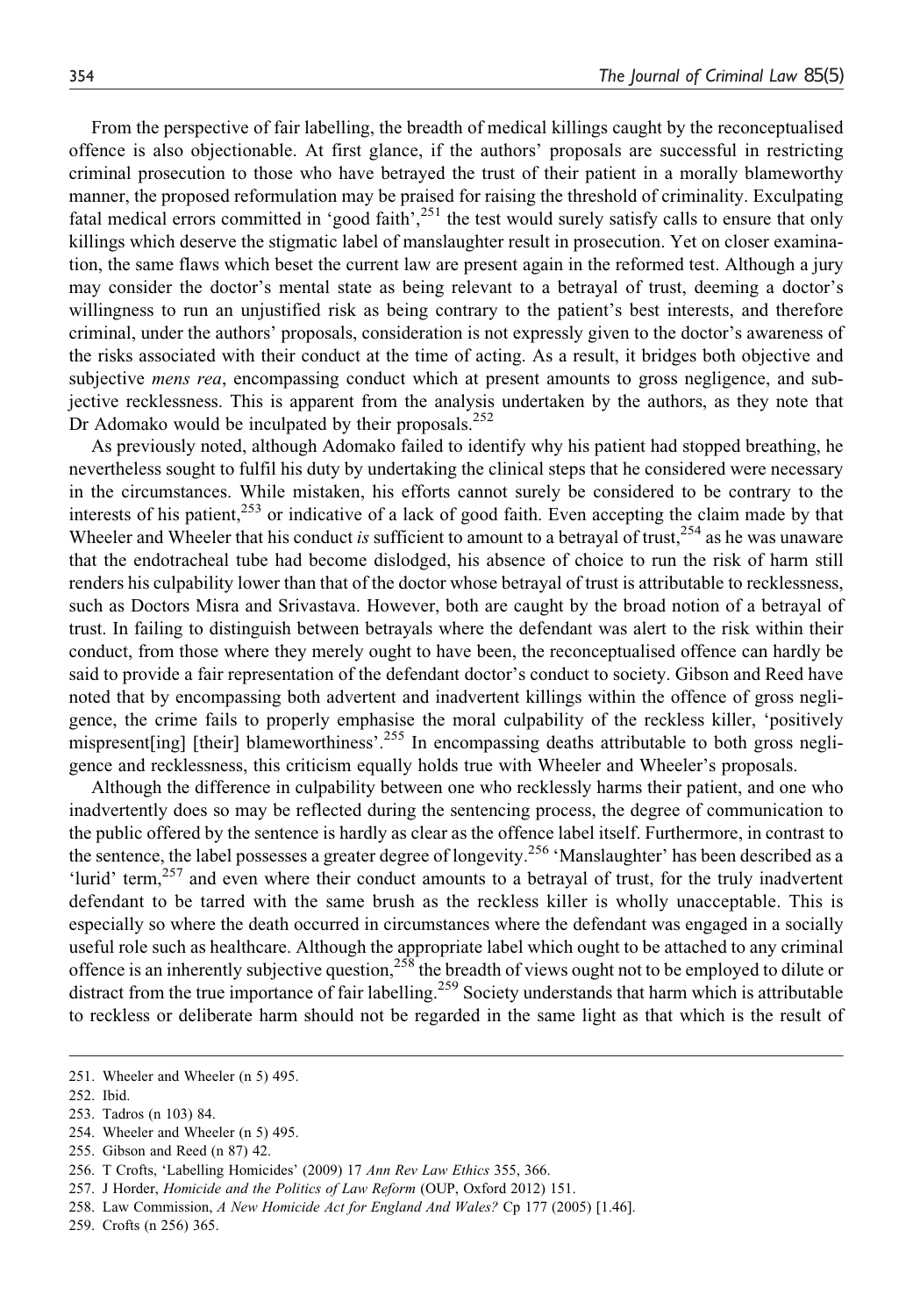medical error.<sup>260</sup> Given the socially valuable role played by physicians, any reform of gross negligence manslaughter within a medical setting ought to therefore properly acknowledge the principle of fair labelling. Regrettably, by inculpating Dr Adomako, the test proposed by Wheeler and Wheeler flouts the principle of fair labelling and can hardly be considered to be an improvement on the present law.

The principle cannot, however, be restricted solely to the 'name of the abstract offence'.<sup>261</sup> Rather, the constituent elements of any crime should enable members of the public to identify the 'moral' wrong inherent within the defendant's conduct.<sup>262</sup> In order to prevent impeding the communicative role of the criminal law, the label ought to correspond with 'society's understanding of the real meaning of the offence'.<sup>263</sup> Although not expressly clear, in seemingly retaining the offence label 'gross negligence manslaughter', yet amending the elements of the crime, difficulties arise with Wheeler and Wheeler's proposals. To equate breach of a fiduciary duty with manslaughter is to introduce technical legal concepts into a serious criminal offence, and as a yardstick with which to judge the conduct of those convicted of gross negligence manslaughter, breach of a fiduciary duty does not properly enable the public to identify the moral wrong committed by the defendant. Research suggests that the public use the term 'manslaughter' to encompass mercy killings, killings which are the result of duress, and those where criminal charges would follow due to the commission of an unlawful act resulting in death.<sup>264</sup> Although it may be asserted that the requirement of a fatal 'breach of trust' is sufficient to encapsulate the moral turpitude of the defendant, to equate a betrayal of trust with manslaughter is arguably one which is far removed from the social usage of the term, thus obscuring the communicative impact of the criminal law.

When the betrayal of trust test is subject to further scrutiny, it is also possible to identify a number of inconsistencies with the operation of the offence. Although not alone in their assessment of Dr Adomako's culpability,<sup>265</sup> it is submitted that the analysis of his blameworthiness as undertaken by Wheeler and Wheeler fails to properly address the institutional errors present within the case, $266$  and the presence of 'good faith' demonstrated by his response to the patient's struggles. Given the authors' claims that a test based on a 'fiduciary duty' permits a 'more holistic approach' to the determination of any defendant doctors guilt,<sup>267</sup> the short shift with which they give clear 'excusing and mitigating circumstances'<sup>268</sup> is surprising. In particular, at the time of the incident Dr Adomako was working multiple shifts, with very little sleep. He did not initiate the anaesthetic, and when he took over from his colleague, he was working without the operating department assistant.<sup>269</sup> Anaesthesia remains a complex art,<sup>270</sup> and to safeguard the welfare of the patient, the 'continuous presence' of a 'competent dedicated anaesthetic [assistant]' is imperative.<sup>271</sup> Its absence has indeed been found to play a causal role in the occurrence of patient safety events.<sup>272</sup> Notwithstanding this requirement, during the critical points of the operation, Dr Adomako was

<sup>260.</sup> General Medical Council (n 4) 4.

<sup>261.</sup> Williams (n 100).

<sup>262.</sup> Zawati (n 106) 27.

<sup>263.</sup> Ibid 137–38.

<sup>264.</sup> B Mitchell, 'Public Perceptions of Homicide and Criminal Justice' (1998) 38 Brit J Criminol 453, 466.

<sup>265.</sup> M Baron, 'The Standard of the Reasonable Person in the Criminal Law' in RA Duff and others (eds), The Structures of the Criminal Law (OUP, Oxford 2011) 26.

<sup>266.</sup> Lord Williams of Mostyn QC and A Curnow QC, 'Death under Anaesthetic: The Case of Dr Adomako' (1996) 36 Med Sci Law 188, 191; JP Adams, MDD Bell and AR Bodenham, 'Quality and Outcomes in Anaesthesia: Lessons from Litigation' (2012) 109 Br J Anaesth 110, 114.

<sup>267.</sup> Wheeler and Wheeler, (n 5) 499.

<sup>268.</sup> M Hor, 'Medical Negligence: The Contours of Criminality and the Role of the Coroner' (1997) 1997 Sing JLS 86, 100.

<sup>269.</sup> R v Adomako [1994] QB 302 at 330.

<sup>270.</sup> AF Merry and A McCall Smith, Errors, Medicine and the Law (CUP, Cambridge 2001) 46.

<sup>271.</sup> Royal College of Anaesthetists, Chapter 3: Guidelines for the Provision of Anaesthesia Services (GPAS): Guidelines for the Provision of Anaesthesia Services for Intraoperative Care 2019 (RCoA, 2019) 5.

<sup>272.</sup> MT Kluger, M Bukofzer and M Bullock, 'Anaesthetic Assistants: Their Role in the Development and Resolution of Anaesthetic Incidents' (1999) 27 Anaesth Intensive Care 269.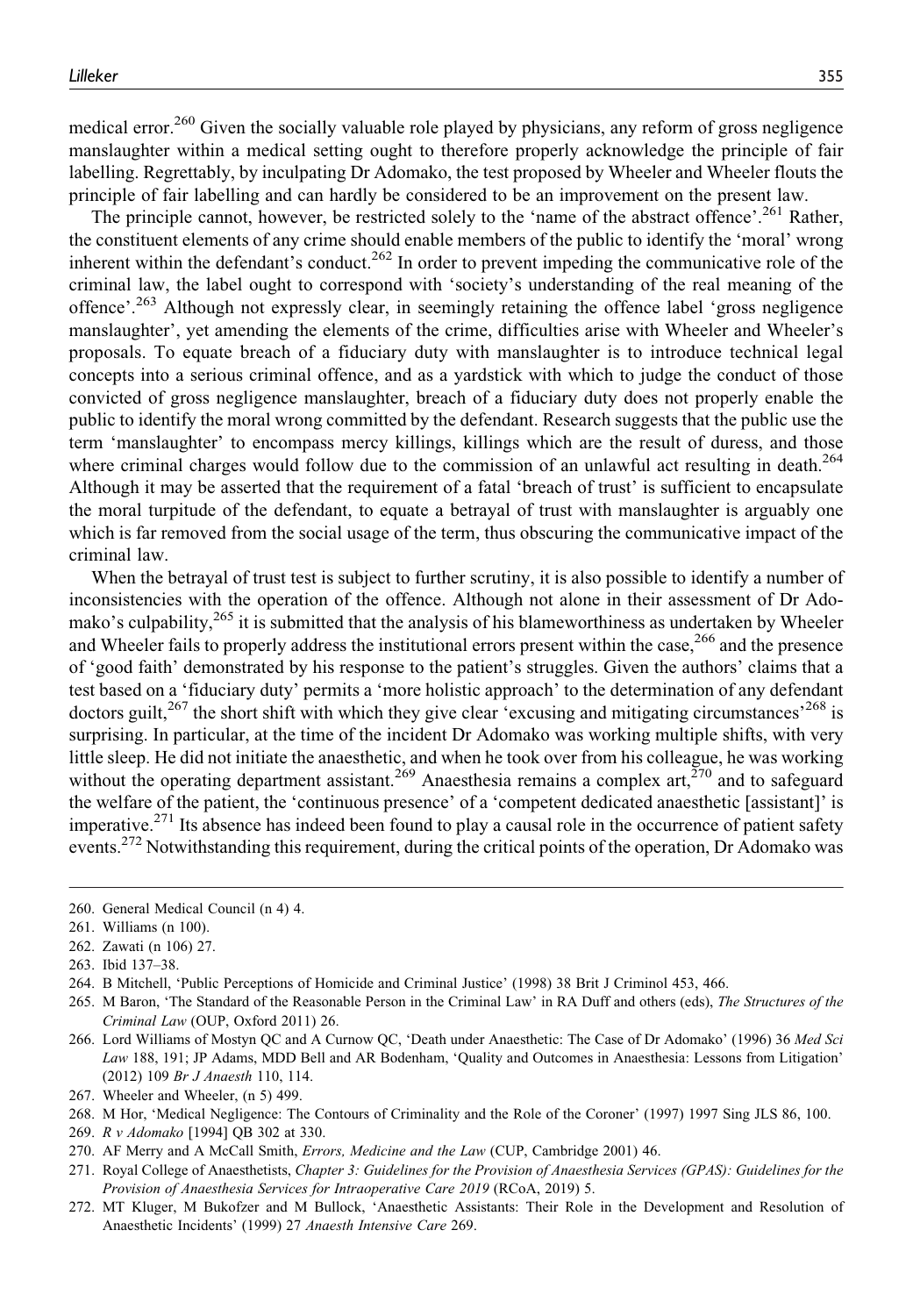the sole anaesthetist.<sup>273</sup> Consequently, in light of the evidence of systematic failures present within the circumstances of the case, to assert that his conduct demonstrated a betrayal of trust that is so severe to be deserving of criminal punishment to therefore adopt a particularly punitive assessment of Adomako's behaviour.

Equally, although flawed, in seeking to diagnose why his patient had stopped breathing, and perform all the steps that he considered necessary, Dr Adomako's behaviour demonstrates that he was 'properly motivated by the patient's interests in survival'.<sup>274</sup> When subject to scrutiny under the Bateman test,<sup>275</sup> his conduct hardly demonstrates a 'insufficient regard to the welfare of his patient', and only a 'a severe critic [of his would assert] that he didn't give a damn'.276 In seeking to define the limits of criminal responsibility, character theorists have long noted how punishment ought to be reserved for agents whose conduct evinced a blameworthy trait, such as indifference to the welfare to others.<sup>277</sup> While the conduct of Dr Adomako during the operation provides evidence that his skills as an anaesthetist may be found wanting, given his efforts to assist the patient, to assert that he possessed a blameworthy vice, and merits criminal punishment is unwarranted. $278$  In glossing over both his lack of moral blame and the surrounding institutional failings, Wheeler and Wheeler's assessment of Dr Adomako may therefore be considered to be at odds with their own guidelines as to when fatal clinical conduct will attract criminal punishment.

With regards to external factors, the authors assert that 'inadequate training or an honest mistake ... could not be classed as a betrayal of trust'.<sup>279</sup> Yet inadequate training was a factor in *Adomako*,<sup>280</sup> and questions have been asked whether a doctor with questionable 'basic medical knowledge',  $^{281}$  who lacked appropriate 'training',  $282$  and whose conduct has been described as 'merely incompetent'  $283$ should attract criminal sanctions? Although the test may fail to properly take into account Adomako's external circumstances, it is successful when applied to Doctors Prentice and Sullman, with the betrayal of trust test seemingly preventing prosecution.<sup>284</sup> However, it is debatable whether there exists a clear distinction between the gravity of the 'clinical error' committed by Adomako and the mistakes of these two junior doctors.<sup>285</sup>

When applied to  $\text{Sellu}$ ,  $^{286}$  the betrayal of trust test is equally found wanting. Although later quashed on appeal, Dr Sellu was initially found criminally responsible for the death of James Hughes, who following a routine knee operation, sustained a perforated bowel, leading to multiple organ failure.<sup>287</sup> Dr Sellu's conduct contained a number of clinical errors, including the decision not to administer

279. Wheeler and Wheeler (n 5) 495.

- 281. D Brahams, 'Two Locum Anaesthetists Convicted of Manslaughter' (1990) 45 Anaesthesia 981.
- 282. D Brahams, 'Medicine and the Law' (1990) 58 Med Leg J 236, 240.

<sup>273.</sup> Adomako (n 269).

<sup>274.</sup> Tadros (n 103) 84.

<sup>275.</sup> Bateman (n 12) 11–12.

<sup>276.</sup> P Monks, 'Frankly My Dear, I Don't Give a Damn' (1996) 36 Med Sci Law 185, 186.

<sup>277.</sup> Brandt (n 193) 14; MD Bayles, 'Character, Purpose and Criminal Responsibility' (1982) 1 Law & Phil 5, 7; N Lacey, State Punishment—Political Principles and Community Values (Routledge, London 1988) 76; P Arenella, 'Character, Choice and Moral Agency: The Relevance of Character to our Moral Culpability Judgments' in E Frankel Paul, FD Miller Jr and J Paul (eds), Crime, Culpability and Remedy (Basil Blackwell, Oxford 1990) 74–75; RA Duff, 'Character, and Criminal Liability' (1993) 12 Law & Phil 345, 362–63; Tadros (n 103).

<sup>278.</sup> Tadros (n 25) 51.

<sup>280.</sup> Adomako (n 10).

<sup>283.</sup> B Lyons, 'The Sleep of Death: Anaesthesia, Mortality and the Courts from Ether to Adomako' in D Griffiths and A Sanders (eds), Bioethics, Medicine and the Criminal Law: Volume 2, Medicine, Crime and Society (CUP, Cambridge 2013) 61.

<sup>284.</sup> Wheeler and Wheeler (n 5) 495.

<sup>285.</sup> R Palmer, 'Black Sheep, Scapegoats and Lambs to the Slaughter-Some Reflections on the Work of a Protection Organisation' (2000) 68 Med Leg J 130, 136.

<sup>286.</sup> Sellu (n 12).

<sup>287.</sup> Ibid [1]–[3], [19].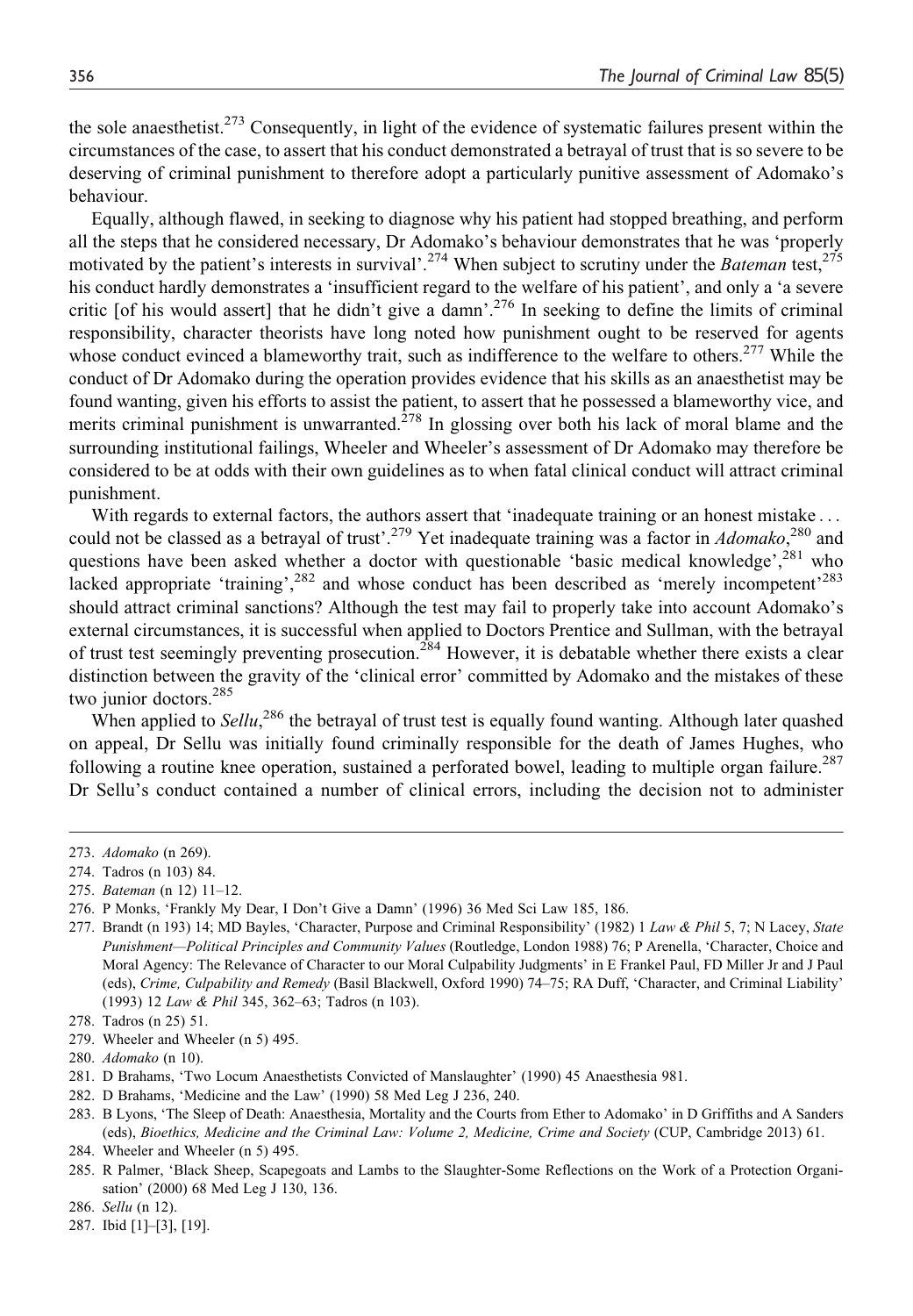'urgent' medical care, particularly antibiotics, the failure to attend on receiving information detailing the deterioration of the patient and the delay in operating once a perforated colon had been confirmed by the CT scan.<sup>288</sup>

Despite these failings, it may initially be asserted that Sellu's conduct may not demonstrate a betrayal of trust. As opposed to an omission undertaken with knowledge of the consequences, having ordered a 'management plan' and 'urgent CT scan',<sup>289</sup> the failure to administer antibiotics appears consistent with a significant, yet nevertheless fatal error committed inadvertently. This is not synonymous with a breach of 'loyalty' or 'good faith' that are critical to a betrayal of trust. Likewise, in considering the delay in operating, it is clear that Dr Sellu was alert to the need for surgery, but misjudged the urgency.<sup>290</sup> This may be attributable to the fact that he was advised that the patient's condition was not 'dangerous' at that time,<sup>291</sup> with his inability to secure the services of an anaesthetist equally contributing to the reason for the delay.292 Consequently, it is plausible that a jury may find that his conduct does not amount to a betrayal of trust. This is especially true when mitigating factors such as the absence of an anaesthetist, and Dr Sellu's apparent lack of knowledge regarding the 'hospital's break in policy',<sup>293</sup> designed to give priority to patients in urgent need of surgery, are taken in account under the 'holistic approach'<sup>294</sup> advocated by the authors.

However, the 'hospital break-in policy' was not local to Clementine Churchill Hospital, but in place throughout the UK, and seemingly common knowledge among all consultants.<sup>295</sup> Having regard to the contradictory evidence given by Dr Sellu regarding the administration of oral antibiotics, $2^{56}$  and the 'inconsistencies' in the evidence he provided to the various investigatory bodies, $297$  a jury might view him as dishonest, and acting contrary to the requirement of 'good faith' and 'loyalty'. Closer examination of his failure to administer antibiotics following the initial examination, and omitting to investigate whether medication had been prescribed prior to surgery,<sup>298</sup> may also result in a more punitive assessment of his conduct, as it may be argued that it evinces a lack of concern for his patient's welfare. Duff has previously asserted that it is possible to ascertain what any agent cares for by considering what they notice or direct their mind to.<sup>299</sup> Accordingly, the bride groom who fails to remember their wedding properly warrants criticism, as their failure to remember the occasion evinces a 'lack of concern'. If the 'bride groom' possessed sufficient 'concern [they] could not have forgotten their wedding'.<sup>300</sup> As noted at Sellu's trial, the administration of antibiotics was an elementary step to take in treating Mr Hughes,<sup>301</sup> and one which was 'obvious'.302 Under Duff's analysis, any reasonably prudent colorectal surgeon who evinced sufficient care for the welfare of their patient would therefore not fail to administer antibiotics to an individual with such symptoms.

Equally, although Dr Sellu sought to have a CT scan performed, given the possibility of free gas in the abdomen, any reasonable colorectal surgeon would have not only sought clarification on the X-rays from

288. Ibid [22].

- 289. Ibid [11].
- 290. Ibid [60]–[61].
- 291. Ibid [36].

- 293. Ibid [61], [62].
- 294. Wheeler and Wheeler (n 5) 499.
- 295. Sellu (n 12) [33].
- 296. Ibid [12].
- 297. Ibid [21].
- 298. Ibid [65].
- 299. RA Duff, Intention, Agency and Criminal Liability: Philosophy of Action and the Criminal Law (Basil Blackwell, Oxford 1990) 163.
- 300. Ibid.
- 301. Sellu (n 12) [8], [39], [47].
- 302. R v Sellu (8 November 2013), Sentencing remarks of Mr Justice Nicol <[https://www.judiciary.uk/wp-content/uploads/JCO/](https://www.judiciary.uk/wp-content/uploads/JCO/Documents/Judgments/r-v-sellu-sentencing-remarks.pdf) [Documents/Judgments/r-v-sellu-sentencing-remarks.pdf>](https://www.judiciary.uk/wp-content/uploads/JCO/Documents/Judgments/r-v-sellu-sentencing-remarks.pdf) accessed 3 August 2020.

<sup>292.</sup> Ibid [61], [66].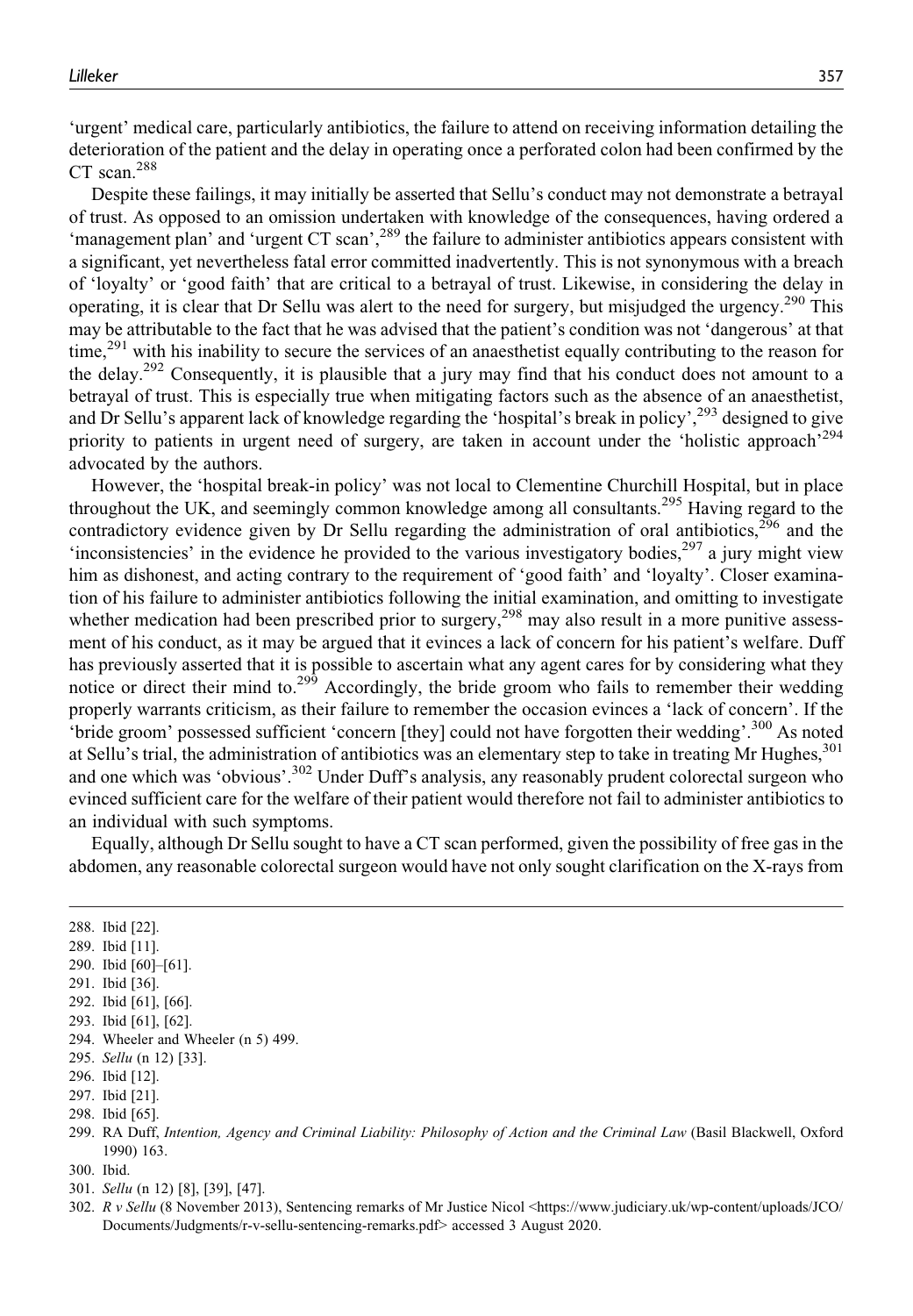a radiologist, but requested a scan be performed 'within four or five hours'.<sup>303</sup> Despite the presence of a radiologist when the X-ray was performed, Dr Sellu failed to seek further clarification on the results.<sup>304</sup> Once again, when examined under the guise of a betrayal of trust, it may be argued that it is difficult to reconcile such conduct with acting in a manner that is in the best interests of Mr Hughes. When the failure to attend is reviewed, given that Dr Sellu had previously examined the patient,<sup>305</sup> the decision to not attend was also surely one undertaken after considering the potential risks associated with nonattendance. Although it must be acknowledged that Sellu's treatment of Mr Hughes was later found to be consistent with acceptable medical practice, with the result that he was acquitted of any clinical misconduct, $306$  it is relevant that at first instance, a jury, albeit one improperly directed,  $307$  still considered his behaviour to be criminal.<sup>308</sup> When the clinical failures committed by Dr Sellu are viewed cumulatively, given the presence of subjective fault, and the ease at which a number of the omissions could have been remedied, it is therefore more probable that a jury would conclude that the conduct of Dr Sellu is consistent with a breach of a fiduciary duty amounting to a betrayal of trust that warrants punishment.

Although it may be that it is the criminal justice system itself that is not conducive to examining the clinical failures of any physician,<sup>309</sup> it is arguable that seeking to examine complex medical errors within the confines of the betrayal of trust test fails to take into account the nuances critical to a full assessment of any doctor's culpability. The focus of the jury ought to be on why the defendant did not fulfil his clinical duties. Although it may be asserted that the 'holistic approach' to a betrayal of trust advocated by the authors *does* in fact permit such questions to be answered, absent express reference within the test for criminal responsibility, it is likely that they will be given insufficient weight. This can be evidenced by the significance that is now attached to Lord Mackay's reference to 'all the circumstances'.<sup>310</sup> The initial prosecution of Dr Sellu attracted considerable criticism, $311$  notwithstanding the multiple errors initially relied upon by the prosecution, in stark contrast to that of Dr Adomako, who effectively only made one mistake. Despite this, Wheeler and Wheeler's reconceptualised offence could potentially inculpate Sellu, which is surely problematic when viewed alongside claims that the test 'may [produce] fewer prosecutions'.<sup>312</sup>

When applied to  $Rose$ ,  $313$  it is submitted that the test nevertheless continues to exculpate conduct that ought to be met with criminal punishment. On a cursory examination of the case facts, it may be argued that given the age and the allegedly 'uncooperative' nature of Vincent Barker,<sup>314</sup> her failure to properly carry out the examination of the back of the eye with the ophthalmoscope does not give rise to a betrayal of trust. Similarly, although it is the role of a competent optometrist to ensure that they examine the correct retinal images for their patient,<sup>315</sup> in accordance with the 'holistic approach' advocated by Wheeler and Wheeler, consideration must be given to 'all matters' which are pertinent to determining if the conduct of the defendant amounts to a betrayal of trust.<sup>316</sup> Having regard to the issues accessing the

- 308. Ibid [1].
- 309. Merry and Brookbanks (n 123) 342.

- 311. P McDonald, 'Medical Manslaughter and the case of David Sellu' (2017) 99 RCS Bull 104.
- 312. Wheeler and Wheeler (n 5).
- 313. Rose (n 9).
- 314. Ibid [19].
- 315. Ibid [12].
- 316. Wheeler and Wheeler (n 5) 499.

<sup>303.</sup> Sellu (n 12) [40].

<sup>304.</sup> Sentencing remarks of Mr Justice Nicol (n 302).

<sup>305.</sup> Sellu (n 12) [10].

<sup>306.</sup> Clare Dyer, 'Sellu is cleared of Medical Misconduct' (2018) 360 BMJ k1089.

<sup>307.</sup> Sellu (n 12) [156].

<sup>310.</sup> Adomako (n 10) 187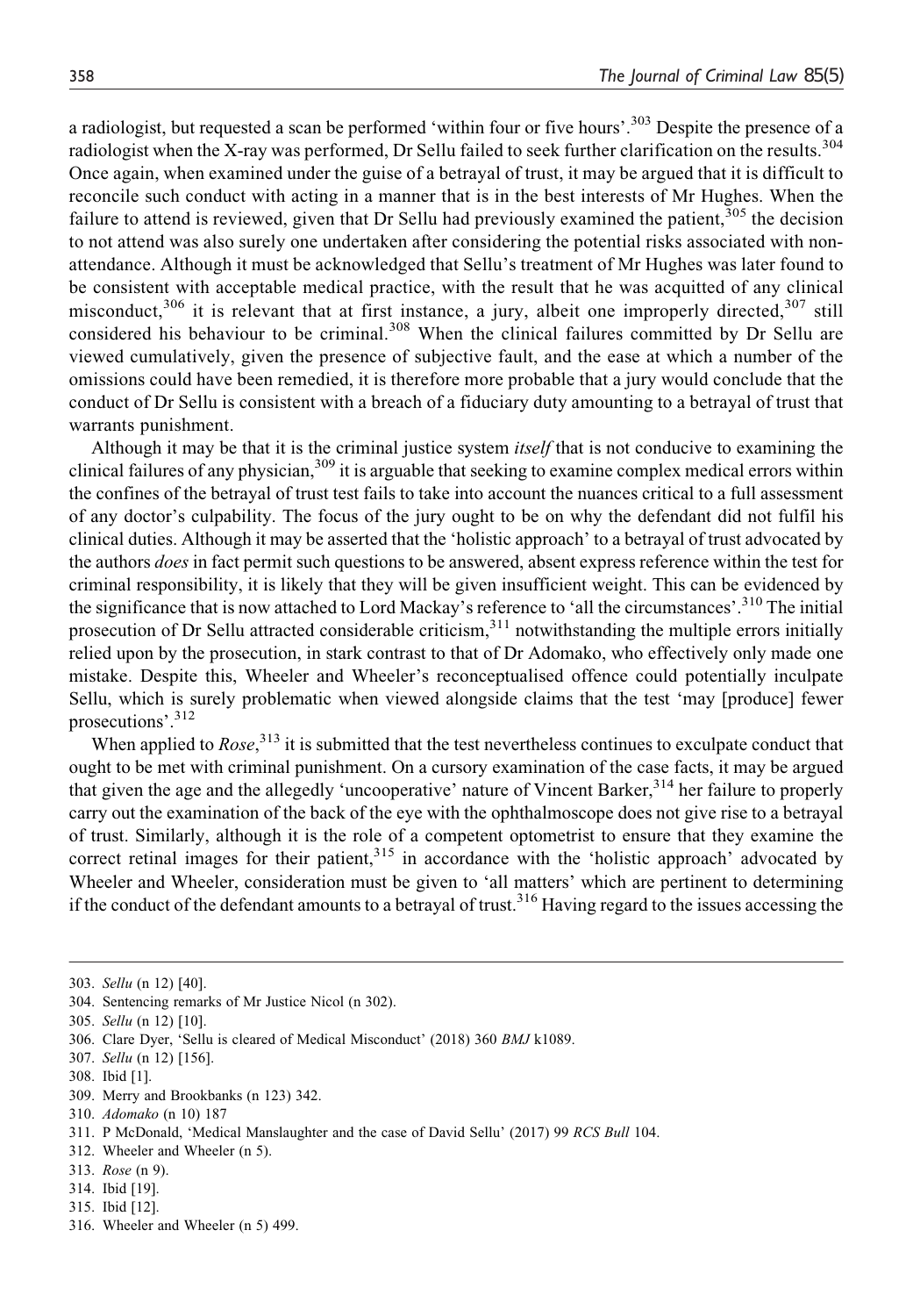scans on the computer system.<sup>317</sup> an especially lenient jury may consider that her clinical failures are merely symptomatic of the fatal consequences which can arise through institutional errors. It is acknowledged that technological issues can have a detrimental impact on an individual's perception and decision-making, which in turn, can contribute to the occurrence of error.<sup>318</sup> In failing to properly carry out the eye examination of Vincent Barker, it may therefore be asserted that Rose did not betray his trust.

However, it may be argued that given the magnitude of her clinical failings, she demonstrated indifference to the welfare of her patient, betraying his trust. In addressing Horder's claim that both 'indifference' and 'a great departure from an acceptable standard of conduct' amount to gross negligence,<sup>319</sup> Clarkson has highlighted how an agent's significant failures may be considered indicative of indifference.<sup>320</sup> In respect of healthcare professionals, Clarkson notes that notwithstanding their expertise, minor deviations attributable to 'tiredness and inattentiveness' are not customarily considered to be symptomatic of indifference warranting penal sanctions. However, where the conduct of the clinician fell so far below that of the reasonably prudent professional, it is possible to 'infer indifference'. Such inferences can be made even where wider systematic failures are present.<sup>321</sup>

With regards to Rose, her failure to properly examine the internal eye structure was a 'fairly massive breach of her duty of care'.<sup>322</sup> While in itself not disclosing a serious and obvious risk of death, any competent optician would have understood that in failing to undertake a proper eye examination, a potentially fatal condition would remain undetected.<sup>323</sup> Although this alone is insufficient to give rise to criminal liability, $3^{24}$  where it is not possible for an examination with an ophthalmoscope to be undertaken, the omission ought to be noted, with the 'patient re-called within six months'. $325$  Yet a subsequent re-test was not scheduled, with Rose also failing to accurately record the service she provided.<sup>326</sup> In failing to arrange a re-test, with the knowledge possessed by Rose that a potentially fatal condition could be present, although rare, it is questionable why this precaution was not taken. Perhaps the fact that her patient was a young boy meant that she was prepared to run the risks associated with not arranging a re-test as she was obliged to do. Given how far below that of the reasonably prudent optometrist her conduct fell,<sup>327</sup> it may be alleged that Rose was indifferent to the welfare of Vincent Barker. Consequently, in acting contrary to his best interests, and in a manner that is inconsistent with the obligation of 'loyalty and good faith', Rose's behaviour may be regarded as a betrayal of trust, with the result that she warrants criminal punishment.

Leaving aside the difficulties that arise when seeking to determine whether the conduct of any defendant doctor amounts to a betrayal of trust, it is possible to identify further anomalies with the reconceptualised offence. In particular, although replacing the requirement of gross negligence with a breach of a fiduciary duty amounting to a betrayal of trust is in itself a novel approach, the offence still retains the requirement that the breach 'gives rise to a reasonably foreseeable serious and obvious risk of death'.<sup>328</sup> The authors acknowledge that their proposals 'share similarities'<sup>329</sup> with the ingredients of gross negligence as clarified by  $Rose$ ,<sup>330</sup> so the test seemingly remains 'objective and prospective'. Yet

323. Ibid [92].

- 325. Ibid [30].
- 326. Ibid [6], [27], [29].
- 327. Ibid [28].
- 328. Wheeler and Wheeler (n 5) 492.
- 329. Ibid.
- 330. Rose (n 9).

<sup>317.</sup> Rose (n 9) [19], [25].

<sup>318.</sup> R Gordon, R Flin and K Mearns, 'Designing and Evaluating a Human Factors Investigation Tool (HFIT) For Accident Analysis' (2005) 43 Safety Sci 147.

<sup>319.</sup> J Horder, 'Gross Negligence and Criminal Culpability' (1997) 47 UTLJ 495, 496.

<sup>320.</sup> Clarkson (n 225) 154–55.

<sup>321.</sup> Ibid 155.

<sup>322.</sup> Rose (n 9) [28].

<sup>324.</sup> Ibid [86].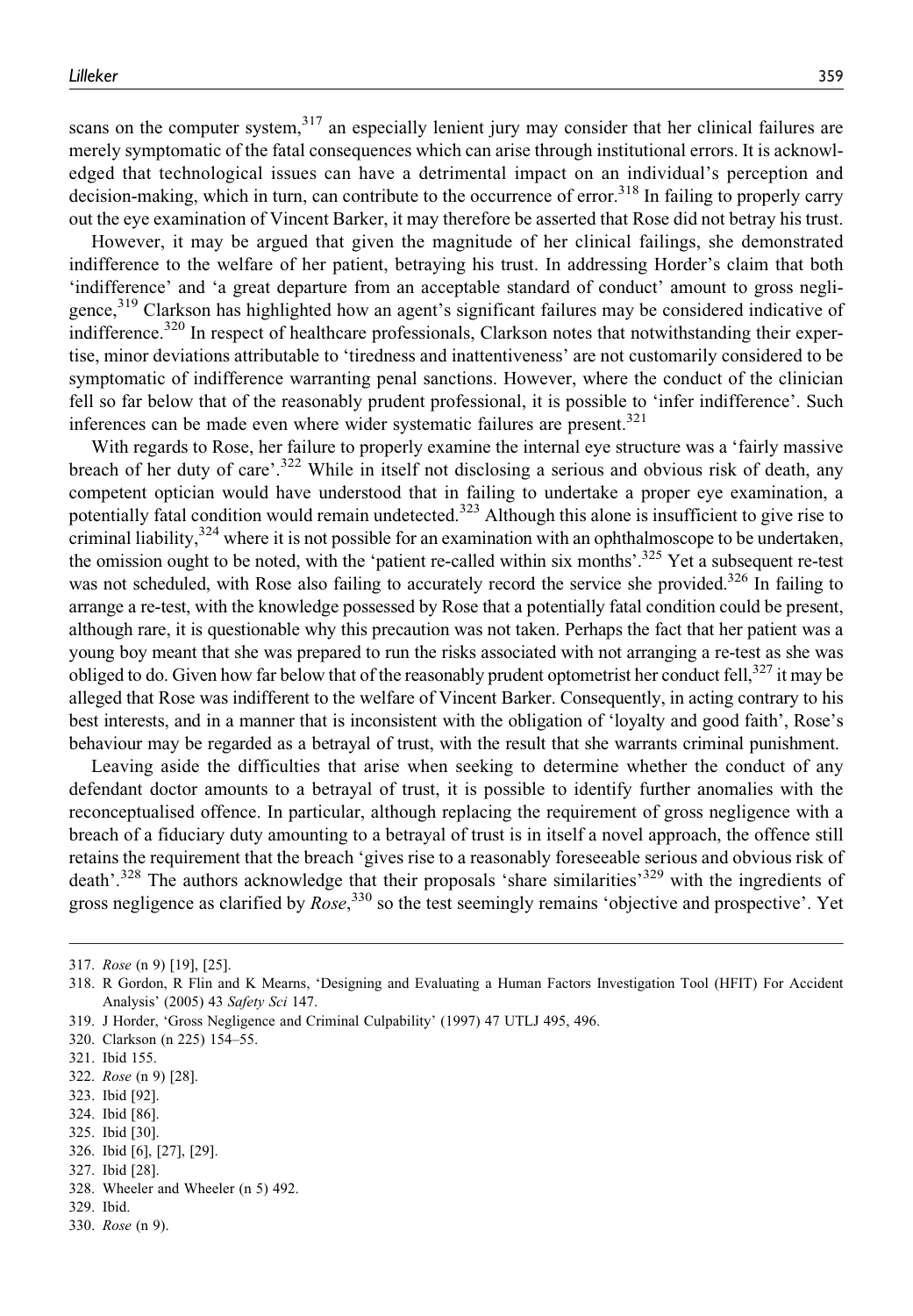in doing so, the requirement of a breach of a fiduciary duty amounting to a betrayal of trust simply becomes another epithet for gross negligence. Accordingly, the reasonably competent optometrist who equally committed a betrayal of trust would still not possess knowledge that the failure to undertake the eye examination would give rise to a serious and obvious risk of death. At the very most, all that would be present is the risk that a serious condition could go undiagnosed, which as confirmed by the Court of Appeal, is in no way synonymous with knowledge of a 'serious and obvious risk of death'.<sup>331</sup> While it may be argued that due to the potentially egregious nature of conduct amounting to a betrayal of trust, a serious and obvious risk of death will customarily be present, under Wheeler and Wheeler's proposals, it is still the foreseeability requirement that continues to exclude Rose from criminal liability. Having regard to her clear moral culpability, when contrasted with authors' assessment of Dr Adomako, such a result remains unpalatable.

#### **Conclusion**

It is painfully clear that notwithstanding recent judicial developments, the offence of gross negligence manslaughter remains deeply flawed. Contemporary pronouncements that the conduct of the defendant must be 'truly exceptionally bad' to merit punishment cannot be considered to have added significant clarity to Lord Mackay's circular test in *Adomako*.<sup>332</sup> Equally, the 'objective and prospective' test of foreseeability, as confirmed in  $Rose$ ,  $333$  effectively exculpates clinical conduct which demonstrates indifference to the victim, and is contrary to *Bateman*.<sup>334</sup> The breadth of the offence label fails to communicate the moral culpability of the defendant clinician, and despite the introduction of the crimes of ill treatment and wilful neglect, the absence of any lesser offence of gross negligence resulting in serious harm still renders the crime reliant on moral luck to an offensive degree.

The reconceptualised offence advocated by Wheeler and Wheeler may be praised for encapsulating the principle that any doctor who commits a fatal betrayal of trust which demonstrates a lack of good faith is not fit for the role, and is deserving of criminal punishment. However, in relying on 'plain English words', the test offers little by the way of real clarity with which to determine when clinical errors will cross the boundary between civil and criminal liability. Beyond truly egregious clinical conduct, jurors may not only struggle to identify criminal clinical errors, but possess widely diverging views as to what amounts to the requisite betrayal of trust. The concept of a fiduciary duty may also be problematic. As a result, the proposed offence is likely to perpetuate the inconsistency found within the current law. Grouping both advertent and inadvertent medical killings within one crime, the authors' proposals pay little respect to the principle of fair labelling, thus failing to resolve the issues that are inherent within gross negligence manslaughter. This leaves the clinician whose unintentional betrayal of trust causes the death of their patient still at the mercy of moral luck. Moreover, in maintaining the 'objective and prospective' test of foreseeability, the betrayal of trust test arguably fails to inculpate morally blameworthy defendants, such as Honey Rose, yet equally continues to punish physicians who lack indifference for the welfare of their patient, such as Dr Adomako.

Ultimately, as opposed to offering a mere linguistic alternative to gross negligence, any proposed reform must fully address the shortcomings that plague the current offence. The critical point at which fatal clinical errors warrant punishment must be identified, with the means of capturing this set out in a manner beyond vague and malleable terms such as 'truly exceptionally bad', or 'betrayal of trust'. While the test advocated by Wheeler and Wheeler ought to be applauded for providing an alternative to the well-rehearsed calls for subjective recklessness, in light of the flaws detailed with their proposals, the

333. Rose (n 9).

<sup>331.</sup> Rose (n 9) [85]–[86].

<sup>332.</sup> Adomako (n 10).

<sup>334.</sup> Bateman (n 12).